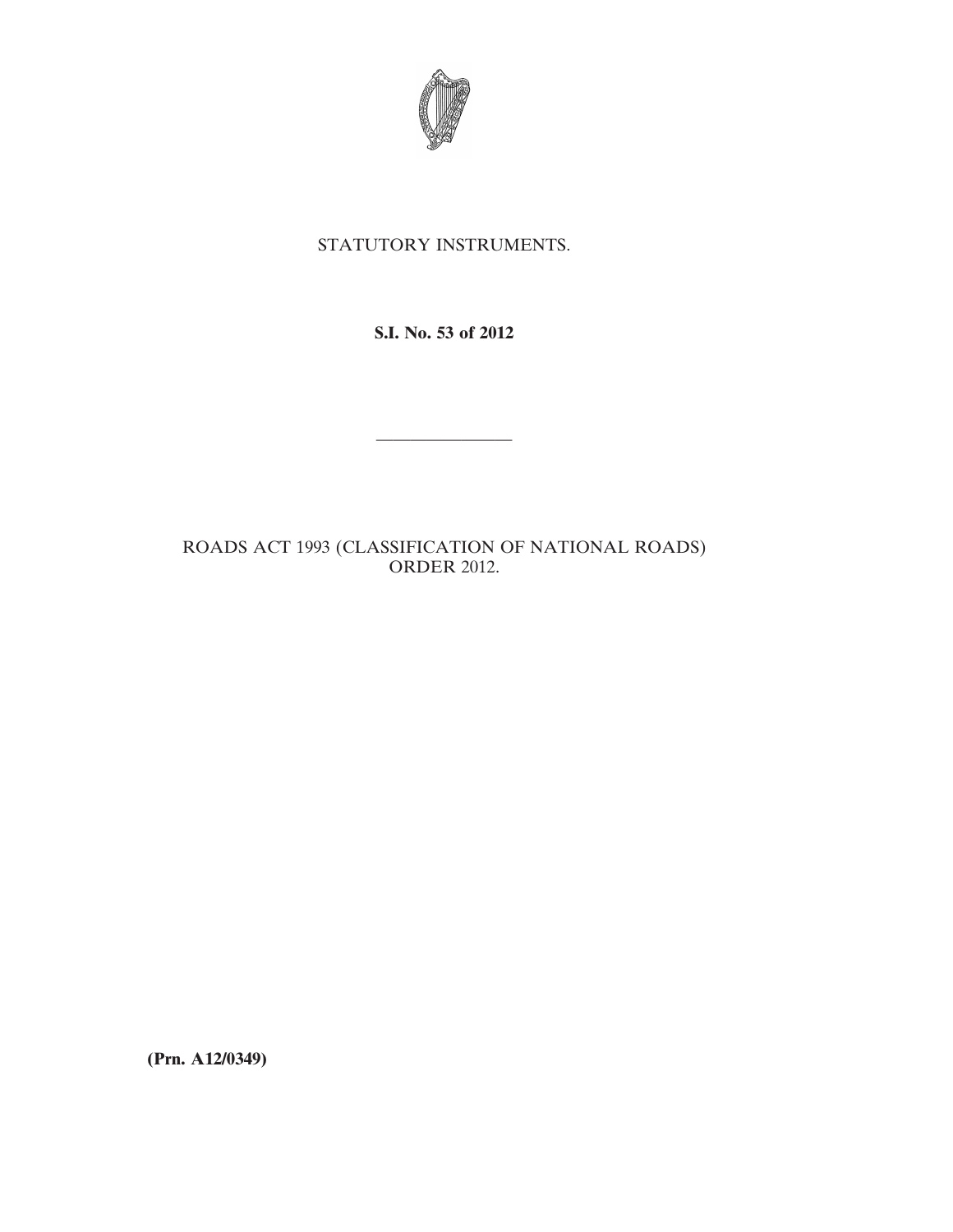## ROADS ACT 1993 (CLASSIFICATION OF NATIONAL ROADS) ORDER 2012.

I, LEO VARADKAR, Minister for Transport, Tourism and Sport, in exercise of the powers conferred on me by sections 8,  $10(1)(a)$  and  $(3)(a)$  of the Roads Act 1993 (No. 14 of 1993), and the National Roads and Road Traffic (Transfer of Departmental Administration and Ministerial Functions) Order 2002 (S.I. No. 298 of 2002) (as adapted by the Transport (Alteration of Name of Department and Title of Minister) Order 2011 (S.I. No. 141 of 2011)) after consultation with the National Roads Authority, hereby order as follows:

1. This Order may be cited as the Roads Act 1993 (Classification of National Roads) Order 2012.

2. Each public road mentioned by number beside the letter N in column (1) opposite a description of the road in column (2), of Schedule 1 is classified as a national road and is a national primary road.

3. Each public road mentioned by number beside the letter N in column (1) opposite a description of the road in column (2), of Schedule 2 is classified as a national road and is a national secondary road.

- 4. Reference in a Schedule to the letter—
	- (*a*) N followed by a number is a reference to a particular national road,
	- (*b*) R followed by a number is a reference to a particular regional road, and
	- (*c*) M followed by a number is a reference to a particular national road or regional road or part of it which is a motorway.
- 5. The Orders referred to in Schedule 3 are revoked.

*Notice of the making of this Statutory Instrument was published in "Iris Oifigiúil" of* 28*th February*, 2012.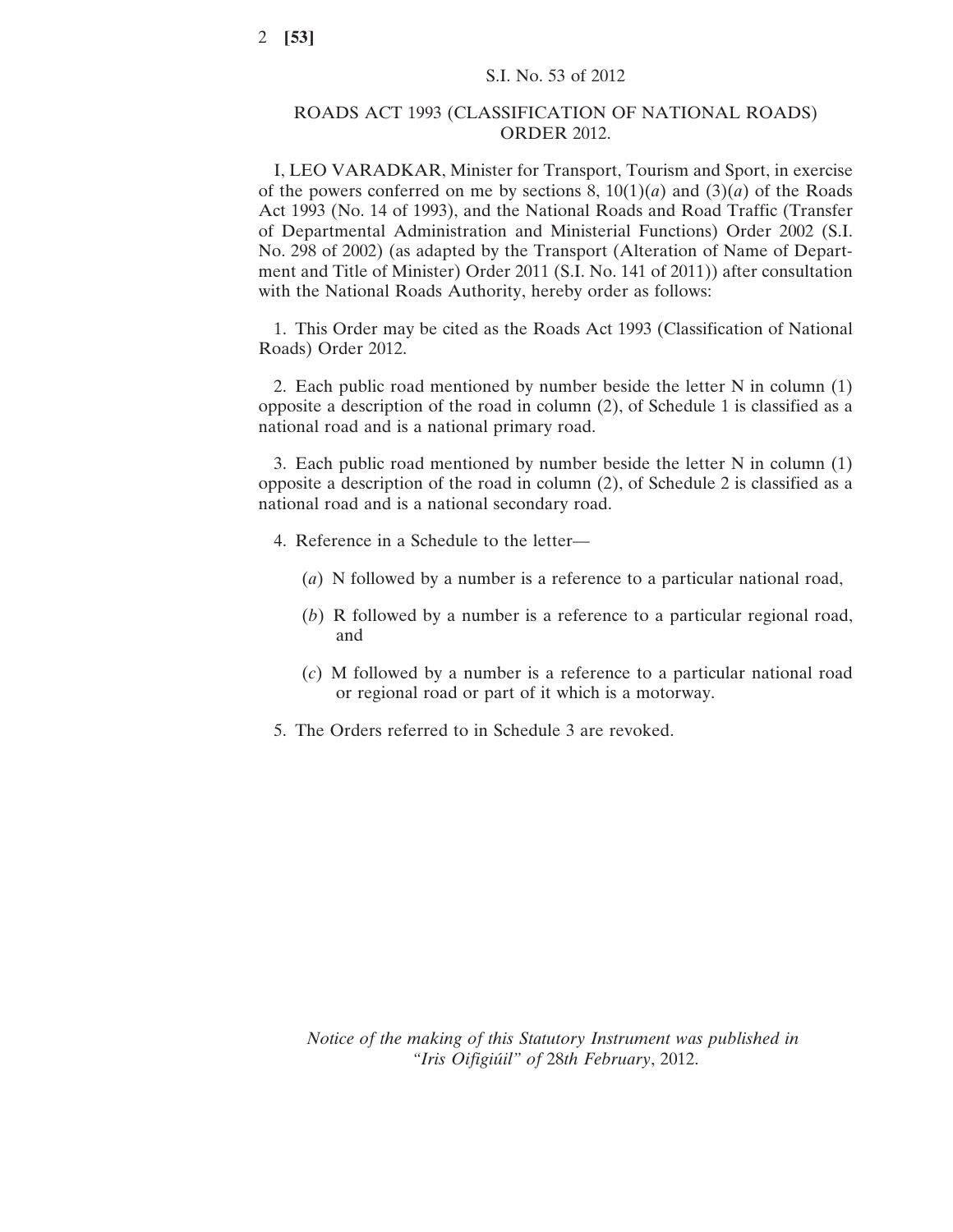## Schedule 1

## **Regulation 2**

#### National Primary Roads

Road Number Description<br>
(1) (2)  $(1)$  (2)

#### **N1 Dublin** — **Carrickarnan, County Louth** — **(Belfast)**

Between its junction with M50 at TURNAPIN in the county of Fingal and the boundary between the county of Louth and the County of Armagh at Carrickarnan via [\*] Stockhole, CLOGHRAN (and including link road to R132), DRINAN, MOUNTGORRY, BROADMEADOWS BRIDGE, LIS-SENHALL GREAT, CORDUFFHALL, ROWANS LITTLE and NEW-TOWN in the county of Fingal: GORMANSTOWN, BALGEEN, PLATIN and RATHMULLEN in the county of Meath: BOYNE BRIDGE at the boundary between the county of Meath and the county of Louth: MELL, BAWNTAAFFE, WOODLAND, MOOREMOUNT CHARLEVILLE, DRUMLECK, HAYNESTOWN, DONAGHMORE, NEWTOWNBALRE-GAN, BALRIGGAN, FAUGHART LOWER, Plaster, Aghnaskeagh, Feede and Flurrybridge in the county of Louth.

### **N2 Dublin** — **Moy Bridge, County Monaghan** — **(Derry)**

Between its junction with M50 at Balseskin in the county of Fingal and the boundary between the county of Monaghan and the county of Tyrone at Moy Bridge via Coldwinters, Newtown and CHERRYHOUND (and including link road to the R135) in the county of Fingal: FLEENSTOWN LITTLE (and including link road to the R135), HARLOCKSTOWN COOKSTOWN and Rath in the county of Meath: Baltrasna in the county of Fingal: Primatestown, Cushinstown, Balrath, Flemingstown, Slane and Balrenny in the county of Meath: Emerson's Bridge; Church Street and Ardee Street at Collon; Anaglog, Blakestown; Drogheda Road, Bridge Street, Castle Street, Market Street, Irish Street, Fairgreen and Glebe in the town of Ardee; and Knocklore in the county of Louth: Aclint Bridge at the boundary between the county of Louth and the county of Monaghan: Drumturk, Drummond Otra, Kavanagh Way, Monanny, Annahaia, Brackagh, Broomfield, Tullyvin, Muldrumman, Lislanly, Kilcrow, Castleshane Demesne, Moyles, Corlat, Annahagh, Tullyhirm, Coolshannagh in the town of Monaghan, Tirnaneill, Emyvale and Derrykinard in the county of Monaghan.

#### **N3 Dublin** — **Aghalane, County Cavan and Cloghore** — **Ballyshannon, County Donegal** — **(via Enniskillen)**

Between its junction with M50 in the county of Fingal and the boundary between the county of Cavan and the county of Fermanagh at Senator George Mitchell Bridge Aghalane via Blanchardstown Bypass, Huntstown and DAM-ASTOWN in the county of Fingal: CLONEE BYPASS, LOUGHSAL-LAGH, PACE, PIERCÉTOWN, RAYNESTOWN, KNOCKS, BLUND-ELSTOWN, KENNASTOWN (and including link road to the R147), BOYERSTOWN, GRANGE, COOKSTOWN GREAT (and including link road to the R147), ROCKFIELD, Calliaghstown, Drumbaragh and Derver in the county of Meath: Lisduff, Rahardrum, Virginia, Lisgrea, Drumanbane, Knockanoark, Lavey, Killygarry, Pollamore Near, Cullies, Drumcalpin, Drumahurk, Tullybuck, Kilnaleck and Kilduff; Corporation Lands, Erne Hill, Deaney Street, Holborn Hill, Butler Street, Upper Bridge Street and Lower Bridge Street at Belturbet; Kilconny and Drumcole in the county of Cavan

and

between the boundary between the county of Fermanagh and the county of Donegal at Cloghore and its junction with N15 at Ballyhanna in the town of Ballyshannon via Cloghore Cross, Camlin; and Allingham Road in the town of Ballyshannon all in the county of Donegal.

[\*]capital letters in description column identifies a motorway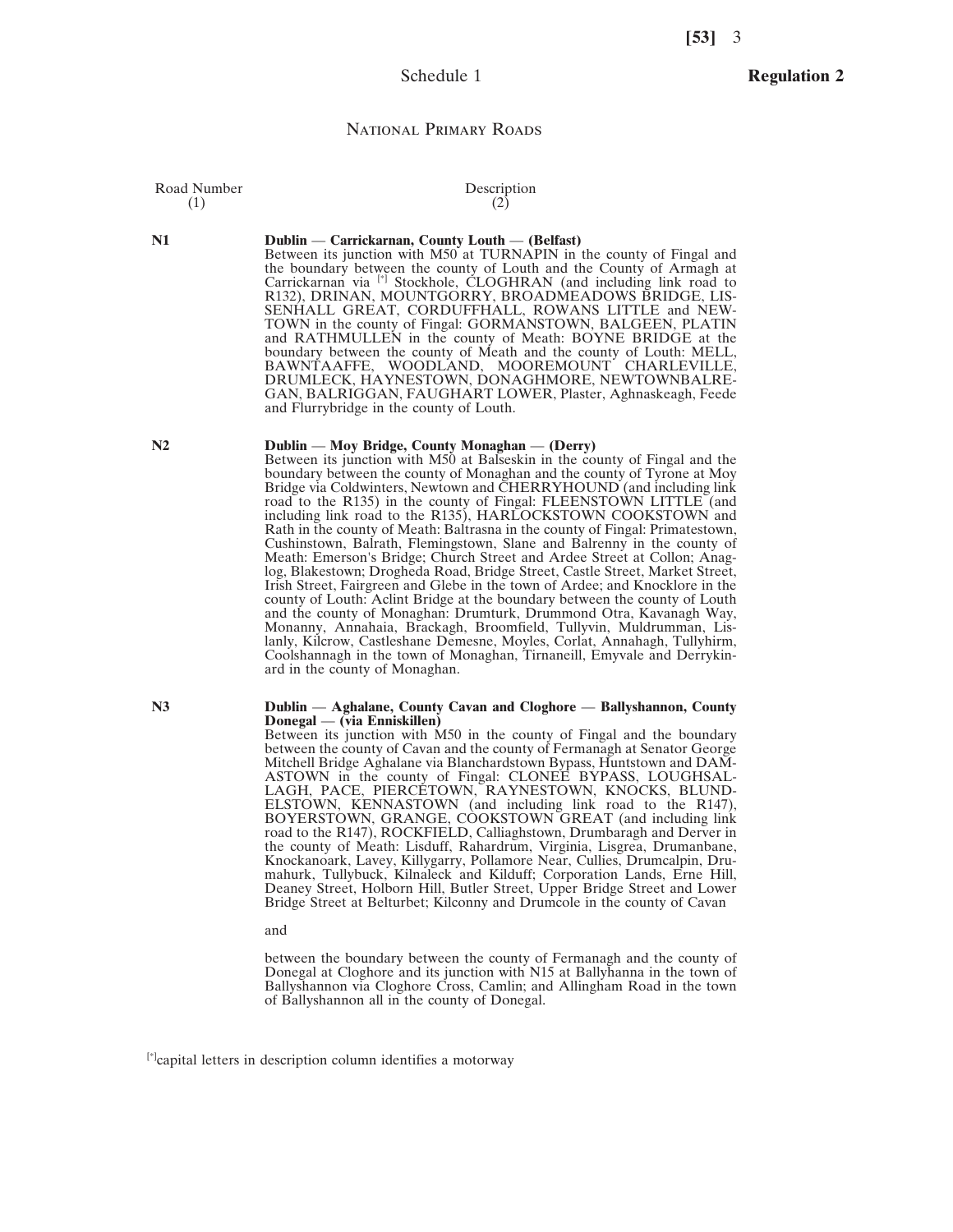#### **N4 Dublin** — **Sligo**

Between its junction with M50 at Palmerstown Upper in the county of South Dublin and its junction with N15 at Cartron in the borough of Sligo via Fonthill, Woodville, Esker North, Lucan Bypass and COOLDRINAGH in the county of South Dublin: LIFFEY BRIDGE at the boundary between the county of South Dublin and the county of Kildare: RINAWADE UPPER, MONEYCOOLY, TREADSTOWN, PITCHFORDSTOWN, and BALLY-VONEEN in the county of Kildare: NEWCASTLE in the county of Meath: KILMORE and KILRATHMURRY in the county of Kildare: MUL-PHEDDER and ROSSAN in the county of Meath: KINNEGAD, COR-RELLSTOWN, HEATHSTOWN, Newdown, Greatdown, Marlinstown, Ballagh, Culleen Beg, Culleen More, Ballynafid, Bunbrosna, Ballinalack and Rathowen in the county of Westmeath: Killsallagh, Edgeworthstown, Tinnynarr, Ballynagoshen, Kilnasavoge, Lisnamuck, Aghadegnan, Newtownforbes and Tomiskey in the county of Longford: Knockmacrory, Cloonturk, Aghamore, Annaduff, Drumsna, Crickeen, Mountcampbell, Kildorragh; Bypass at Carrick-on-Shannon in the county of Leitrim: Carrick-on-Shannon Bridge at the boundary between the county of Leitrim and the county of Roscommon: Cortober, Ardcarn, Kilbryan, Erris, Tawnytaskin, Doon and Drumdoe in the county of Roscommon: Lecarrow, Ballinafad, Drumderry, Drumfin, Toberbride, Rathrippin, Collooney Bypass, Belladrihid and Tonafortes in the county of Sligo: Caltragh, Magheraboy, Inner Relief

Road, Michael Hughes Bridge and Markievicz Road in the borough of Sligo.

Between its junction with N4 at Lisnamuck in the county of Longford and its junction with N59 at The Octagon in the town of Westport via Major's Well Road, New Street, Ballymahon Street (and via Dublin Street), Main Street and Richmond Street in the town of Longford: Ballyminion and Kilmore Cross in the county of Longford: Termonbarry Bridge at the boundary between the county of Longford and the county of Roscommon: Graffoge, Scramoge, Farnbeg; Bridge Street and Church Street at Strokestown; Tulsk Cross, Tulsk, Toberrory, Gortnagoyne, Bellanagare, Frenchpark, Churchstreet; Barrack Street, Market Square, Main Street and Market Street at Ballaghaderreen; and Currinah in the county of Roscommon: Fauleens, Cloonmeen West, Ballyglass East (and including link roads to N17), Mullenmadoge, Cloonlara, Kilbride, Carrowcanada, Lislackagh, Ballymiles, Barleyhill, Bohola, Bellavary, Capparanny and Clogher in the county of Mayo: Moneenbradagh, Lawn Way, Humbert Way and Westport Road in the town of Castlebar: Knockaphunta, Claggernagh and Kilbree in the county of Mayo: Knock-

**N5 Longford** — **Westport, County Mayo**

ranny, Castlebar Street, Bridge Street and Shop Street (and via James Street and North Mall) in the town of Westport.

#### **N6 Kinnegad, County Westmeath** — **Galway**

Between its junction with M4 at ROSSAN in the county of Meath and its junction with N59 at Thomas Hynes Road in the city of Galway via KINNEGAD, FARTHINGSTOWN, RATHGARRETT, ARDNAGLEW, KILBEGGAN SOUTH and CORREAGH in the county of Westmeath: RUSSAGH and MOYALLY in the county of Offaly: CREGGANMACAR, SEEOGE, GLEN, CREGGAN LOWER, Lissywollen, Cloghanboy and Athlone in the county of Westmeath: New Shannon Bridge at the boundary between the county of Westmeath and the county of Roscommon: Bogganfin, Monksland, ARDAGAWNA, TADUFF WEST, DOOGHAN and SRALEA in the county of Roscommon: MOHER, NEWCASTLE, CAPPATAGGLE, CROSS, CARROWKEEL, RATHGORGIN, NEWFORD, CARAUND-UFF, GLENNASCAUL and Garraun North in the county of Galway: Doughiska, Brier Hill, Ballybaan, Bothar na dTreabh, Headford Road, Quincentenary Bridge and Quincentenary Bridge Approach Road in the city of Galway.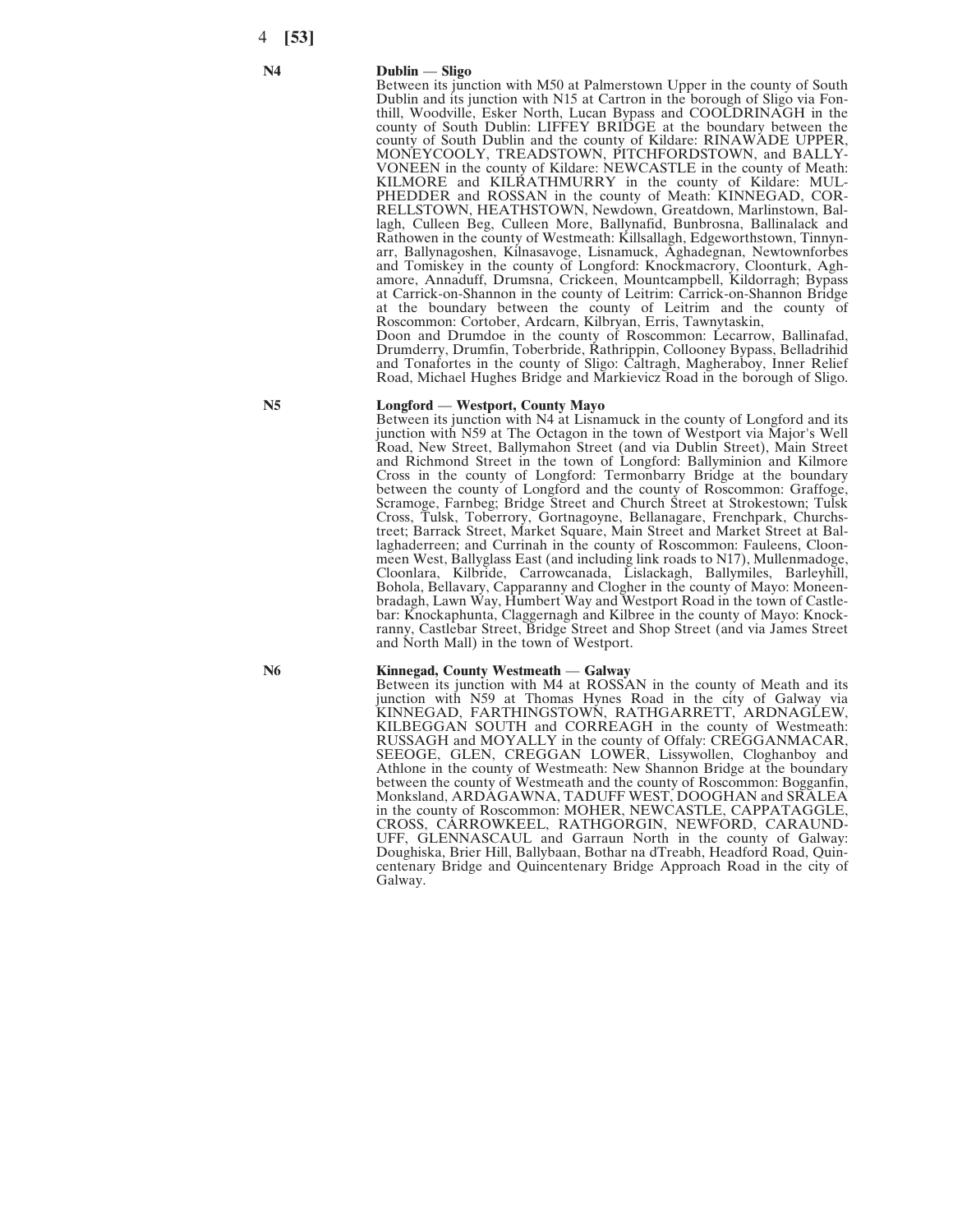#### **N7 Dublin** — **Limerick**

Between its junction with M50 at Redcow in the county of South Dublin and its junction with M20 at ROSSBRIEN in the county of Limerick via Newland's Cross, Kingswood, Brownsbarn, Collegeland, Rathcoole and Keating's Park in the county of South Dublin: Palmerstown, MAUDLINGS, OSBERS-TOWN, NEWHALL, LEWISTOWN, GREATCONNELL, BALLYMANY, CURRAGH, GREYABBEY, MAYFIELD and LUGHIL in the county of Kildare: BARROW RIVER BRIDGE at the boundary between the county of Kildare and the county of Laois: CAPPAKEEL, GREATHEATH, Ballydavis, BALLYMACKAN, Togher, Clonboyne, CLONADACASEY, TRUMRA, BALLYCUDDAHY, COOLFIN, DERRINSALLAGH in the county of Laois: DERRYMORE and RATHNAVEOGE in the county of Offaly:<br>North Tipperary, CASTLEROAN in the county of Offaly:  $CASTLEROAN$ MOATQUARTER in the county of North Tipperary: BUSHERSTOWN in the county of Offaly: GREENHILLS in the county of North Tipperary: CLYNOE in the county of Offaly: CLASH, CLASHNEVIN, KNOCKAL-TON UPPER, LAHESSERAGH, TULLAHEDY, BALLYWILLIAM, KIL-NACRANNA, ROSSFINCH, LACKENAVEA and ANNAHOLTY in the county of North Tipperary: GARDENHILL, CARROWKEEL and BALLY-SIMON in the county of Limerick.

#### **N8 Portlaoise** — **Cork**

Between its junction with M7 at BALLYCUDDAHY in the county of Laois and its junction with N22 at Saint Patrick's Street in the city of Cork via CUFFSBOROUGH, OLDGLASS and ADDERGOOLE in the county of Laois: FOULKSCOURT and ISLANDS in the county of Kilkenny: INCHIR-OURKE in the county of South Tipperary: BORRIS and KILNOE in the county of North Tipperary: GRANGEMORE, GORTMAKELLIS, BOSCA-BELL, WALLER'S LOT, OWEN'S AND BIGG'S LOT, TEMPLNOE, CLOGHABREEDY, TINCURRY and SKEHEENARANKY in the county of South Tipperary: KNOCKCOMMANE in the county of Limerick; CARRIGANE, KILSHANNY, GORTNAHOWN, BALLINGLANNA NORTH, GORTORE, BALLINGLANNA RATH-HEALY, CORRIN, CURRAGHPREVIN, MITCHELLSFORT,<br>KILLYDONOGHOE, BROOK-KILLYDONOGHOE,

LODGE, BALLINGLANNA, DUNKETTLE, Dunkettle Intake, Lota More and Lower Glanmire Road in the county of Cork: Lower Glanmire Road, Water Street, Horgan's Quay, Penrose Quay, Brian Boru Bridge and Merchant's Quay (and via Saint Patrick's Bridge, Bridge Street, McCurtain street and Lower Glanmire Road) in the city of Cork.

#### **N9 Newbridge, County Kildare** — **Waterford**

Between its junction with M7 at Greatconnell in the county of Kildare and its junction with N25 at Granny in the county of Kilkenny via HILLSBOR-OUGH, SUNNYHILL, KNÓCKBOUNCÉ, YELLOWBOGCOMMON, BARONSLAND, CROOKSTOWN LOWER, MULLAMAST, HALLA-HOISE and PRUMPELSTOWN LOWER in the county of Kildare: JOHNS-TOWN, RATHCROGUE, CLOGHRISTICK, SESKIN LOWER and MOANMORE in the county of Carlow: JORDANSTOWN, BLANCHVIL-LESPARK, CLIFDEN, KILREE, DANESFORT, STONECARTHY WEST, KNOCKTOPHER COMMONS, KNOCKMOYLAN, GARRAND-ARRAGH and DUNKITT all in the county of Kilkenny.

#### **N10 Clifden** — **Kilkenny** — **Danesfort, County Kilkenny**

Between its junction with M9 at CLIFDEN and its junction with M9 at Danesfort via Templemartin, Blanchfieldsland, Middleknock, Kilkenny Ring Road, Smithsland South and Outrath all in the county of Kilkenny.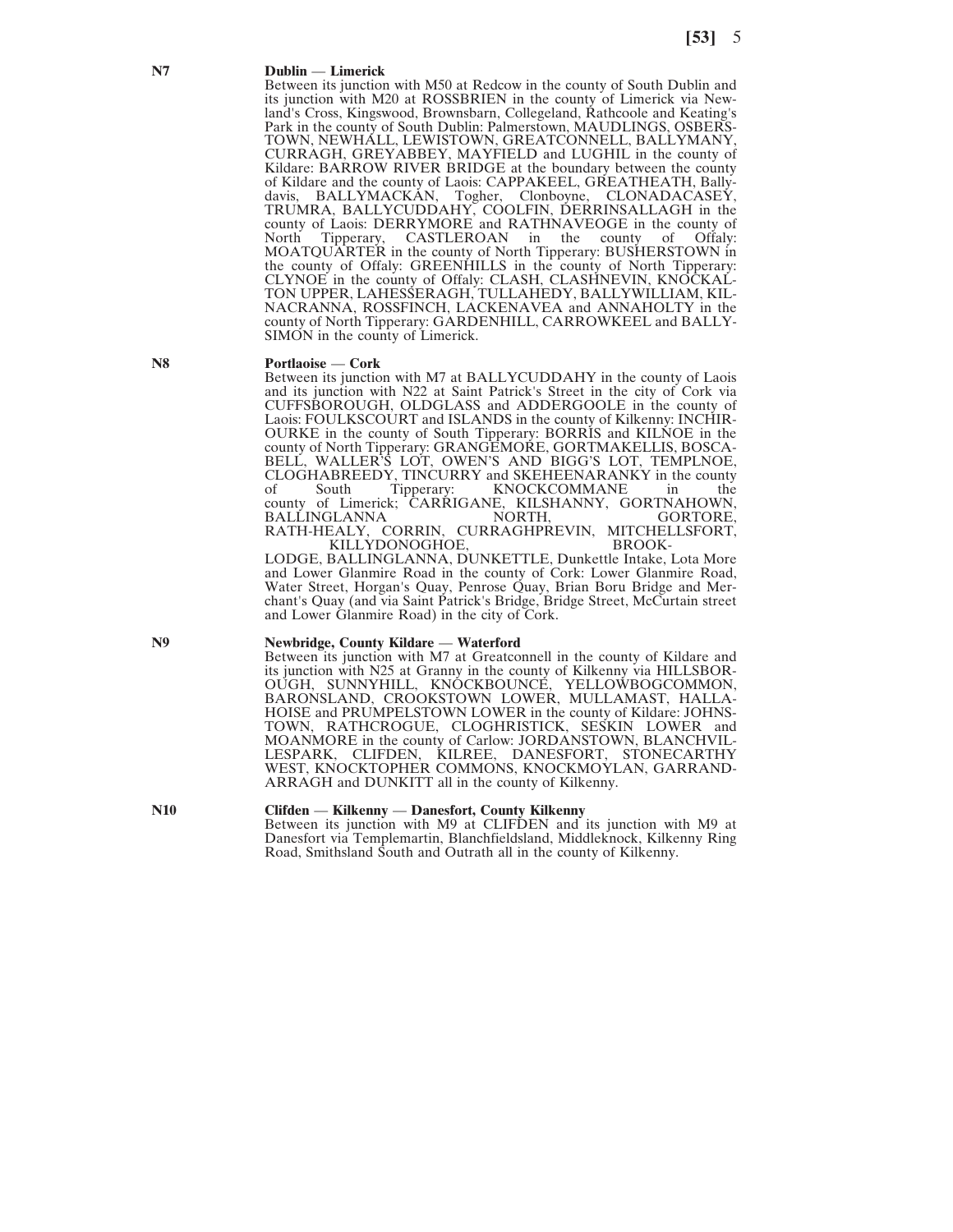#### **N11 Dublin** — **Wexford**

Between its junction with N31 at Mount Merrion Avenue in the county of Dun Laoghaire-Rathdown and its junction with N25 at Ballindinas in the county of Wexford via Stillorgan Road, Bray Road, Cabinteely Bypass, Loughlinstown, Shanganagh, SHANKILL BYPASS and OLD CON-NAUGHT in the county of Dun Laoghaire — Rathdown: FASSAROE, Kilcroney, Wingfield, Kilmacanogue, Glen of the Downs, Drummin, Kilpedder, Mount Kennedy Demesne, Killadreenan, Timore, RATHMORE, BALLYHENRY, ROSSANA LOWER, BALLYNABARNEY, The Beehive, Ballard Lower, Ballinacor East, Jack White's Cross and TEMPLERAINY in the county of Wicklow: MARSH in the town of Arklow: BALLYRAINE UPPER and KISH in the county of Wicklow: ASHWOOD LOWER, BALLYELLIN, TOBERDUFF, RAHEENAGURREN WEST, COOLNAVEAGH, FRANKFORT, Camolin, Ferns, Ballynahallin, Moyne Middle, Blackstoops and Blackstoops Road in the county of Wexford: Island Street, Enniscorthy Bridge and Shannon Quay (and via Seamus Rafter Bridge and Abbey Quay) in the town of Enniscorthy: Brownswood, Oilgate, Kyle Upper, Ferrycarrig Bridge and Newtown in the county of Wexford.

#### **N12 Monaghan** — **Ardgonnell Bridge, County Monaghan (Armagh)** Between its junction with N2 at Coolshannagh in the town of Monaghan and the boundary between the county of Monaghan and the county of Armagh at Ardgonnell Bridge via Tullyhirm, Cavanreagh and Killyneill in the county

**N13 Stranorlar** — **Bunnamayne, County Donegal** — **(Derry)** Between its junction with N15 at Main Street in the town of Stranorlar in the county of Donegal and the boundary between the county of Donegal and the county of Derry at Bunnamayne via Meetinghouse Street in the town of Stranorlar; Lisnaree, Drumnacross, Treantaboy, Dooballagh, Listellian in the county of Donegal: Drumany in the town of Letterkenny: Trimragh, Raymoghy, Maghera Beg, Veagh, Castleforward Demesne, Carrownamaddy and Bridge End in the county of Donegal.

## **N14 Raymoghy** — **Lifford, County Donegal**

of Monaghan.

Between its junction with N13 at Raymoghy and its junction with N15 at Ballybofey Road in the town of Lifford via Mondooey Lower, Carrickadawson, Drumbeg, Mulnagung, Rossgeir, Drumboy and Lifford Bypass at Lifford all in the county of Donegal.

## **N15 (Strabane)** — **Lifford, County Donegal** — **Sligo**

Between its boundary between the county of Tyrone and the county of Donegal at Lifford Bridge and its junction with N4 at Cartron in the borough of Sligo via Ballybofey Road at Lifford; Haw, Cloghfin, Castlefinn, Liscooly, Killygordon; Pound Street and Main Street in the town of Stranorlar; Ballybofey Bridge, Main Street and Donegal Street in the town of Ballybofey; Cappry, Meencargagh, Barnes Bridge, Barnesmore Gap, Keadew Bridge, Druminnin, Drumlonagher, Tully, Tullyearl, Laghy, Oughtnadrin, Ballybulgan, Ballintra, Ballynacarrick, Cavangarden, Coolcholly; Ballyhanna in the town of Ballyshannon; Sminver and Finner (and including the link road to the R267) in the county of Donegal: Magheracar in the town of Bundoran: Bundrowes Bridge at the boundary between the county of Donegal and the county of Leitrim: Duncarbry in the county of Leitrim: Bunduff Bridge at the boundary between the county of Leitrim and county of Sligo: Cliffony, Grange, Drumcliff and Rathcormack in the county of Sligo: and Shannon Eighter in the borough of Sligo.

## **N16 Sligo** — **Belcoo Bridge, County Cavan** — **(Enniskillen)**

Between its junction with N15 at Rathquarter in the borough of Sligo and the boundary between the county of Cavan and the county of Fermanagh at Belcoo Bridge via Duck Street, Ashe Lane and Ballytivnan in the borough of Sligo: Barroe and Lugatober in the county of Sligo: Meenaphuill, Diffreen Bridge, Pollboy; New Line at Manorhamilton; Moneenshinnagh and Glenfarne in the county of Leitrim: Esky Bridge at the boundary between the county of Leitrim and the county of Cavan: Mullaghahy, Tuam and Blacklion in the county of Cavan.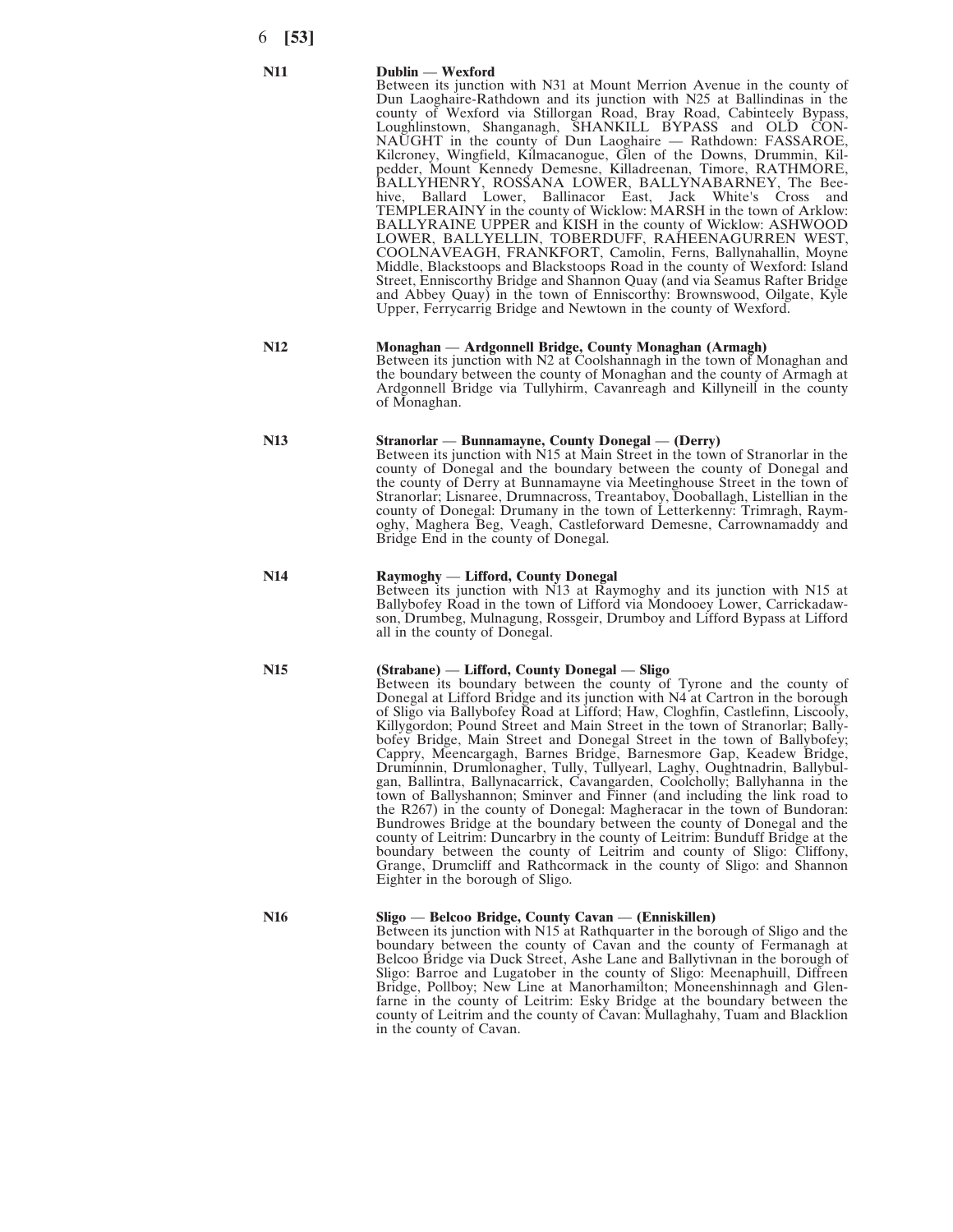#### **N17 Collooney, County Sligo** — **Charlestown, County Mayo** — **Galway**

Between its junction with N4 at Toberbride in the county of Sligo and its junction with N6 at Bothar na dTreabh in the city of Galway via Collooney Bypass, Ballynaboll, Ballynacarrow, Tobertelly; Church Street, Circular Road, Station Road and Charlestown Road at Tobercurry; Curry and Bellahy in the county of Sligo: Main Street, Market Square and Ballyhaunis Road at Charlestown: Ballyglass East, Lurga Upper, Glentavraun, Liscosker, Cloonturk, Bruff, Shanvaghera, Derragh, Carrowmore, Ballyfarnagh, Barnycarroll, Clare, Lisduff and Ballindine East in the county of Mayo: Milltown; Demesne, Milltown Road, Ballygaddy Road, Abbey Trinity Road and Galway Road in the town of Tuam; Claretuam, Tawnaghmore, Cnoc Tua Mór, Leacht Sheoirse, An Baile Chláir and Poll Caoin in the county of Galway: Tuam Road in the city of Galway.

#### **N18 An Baile Chláir** — **Oranmore, County Galway** — **Limerick**

Between its junction with N17 at An Baile Chláir in the county of Galway and its junction with M20 at Rossbrien in the county of Limerick via Crosaire an Chairn Mhóir, Glennascaul,Carrowmoneash, Oranbeg, Parkroe, Clarinbridge, Kilcolgan, Ardrahan, Kiltartan, GLENBRACK, BALLYBAUN and RATHWILLADOON in the county of Galway: DERRYGARRIFF, CAH-ERAPHUCA, DRUMQUIN, BAREFIELD (and including the link road to R458) KNOCKNANEAN (and including the link road to R352), KIL-BRECKAN, LATOON SOUTH, CARRIGORAN, SMITHSTOWN, Ballycasey More, Clonmoney West, Bunratty Bypass, Laghile and Cratloemoyle in the county of Clare: Coonagh West (and including link road to R527 at Clonmacken) in the city of Limerick; Shannon Tunnel and Ballykeeffe in the county of Limerick: and Ballinacurra in the city of Limerick.

## **N19 Smithstown** — **Shannon Airport, County Clare**

Between its junction with M18 at Smithstown and its junction with the Shannon Airport Authority Road at Rineanna South via Knockaun all in the county of Clare.

#### **N20 Cork** — **Limerick**

Between its junction with N8 at Saint Patrick's Bridge in the city of Cork and its junction with M7 at ROSSBRIEN in the county of Limerick via Lavitts' Quay, Christy Ring Bridge, North City Link Road, Maire McSwiney Bridge and Commons Road in the city of Cork: Rathpeacon, Clogheenmilcon, Glancam, Rathduff, Ivy House Bridge, Ballynamona, Robb's Bridge and Gooldshill in the county of Cork: Blackwater Bridge, Annabella and Kilnockan in the town of Mallow: Lackanalooha, New Twopothouse Cross; Main Street and Creamery 4 Roads at Buttevant; Lisballyhay, Ballyhay, Cooleen and Ballysallagh Cross; Main Street and Limerick Road in the town of Charleville in the county of Cork: Helena's Bridge at the boundary between the county of Cork and the county of Limerick: Ballyfookeen, Ballynabanoge, Anhid East, Croom Bypass, Garranroe, ATTYFLIN, BARNAKYLE, ROOTIAGH (and including the link road to the R510) and DOORADOYLE in the county of Limerick.

#### **N21 Patrickswell, County Limerick** — **Tralee, County Kerry**

Between its junction with M20 at ATTYFLIN in the county of Limerick and its junction with N70 at Moyderwell in the town of Tralee via Ballybronoge South, Adare, Adamswood, Amogan Beg, Wolfesburgess West, Ballinlyny, Killeheen, Reens Bridge, Ballyfraley Bridge; Saint Mary's Road, Courtenay Bridge and South Quay in the town of Newcastle West; Garryduff, Barnagh, Templeglantan, Goulburn Bridge; Main Street, The Square and Bridge Street in the town Abbeyfeale; and Kilkinlea Lower in the county of Limerick: Kilmaniheen West, Ballyduff, Dooneen, Portduff, Knockannagore, Knockeen, Cloghermore, Ballymacthomas, Ballycarty Cross and Clashlehane Bridge in the county of Kerry: Ratass, Quill Street and Boherboy in the town of Tralee.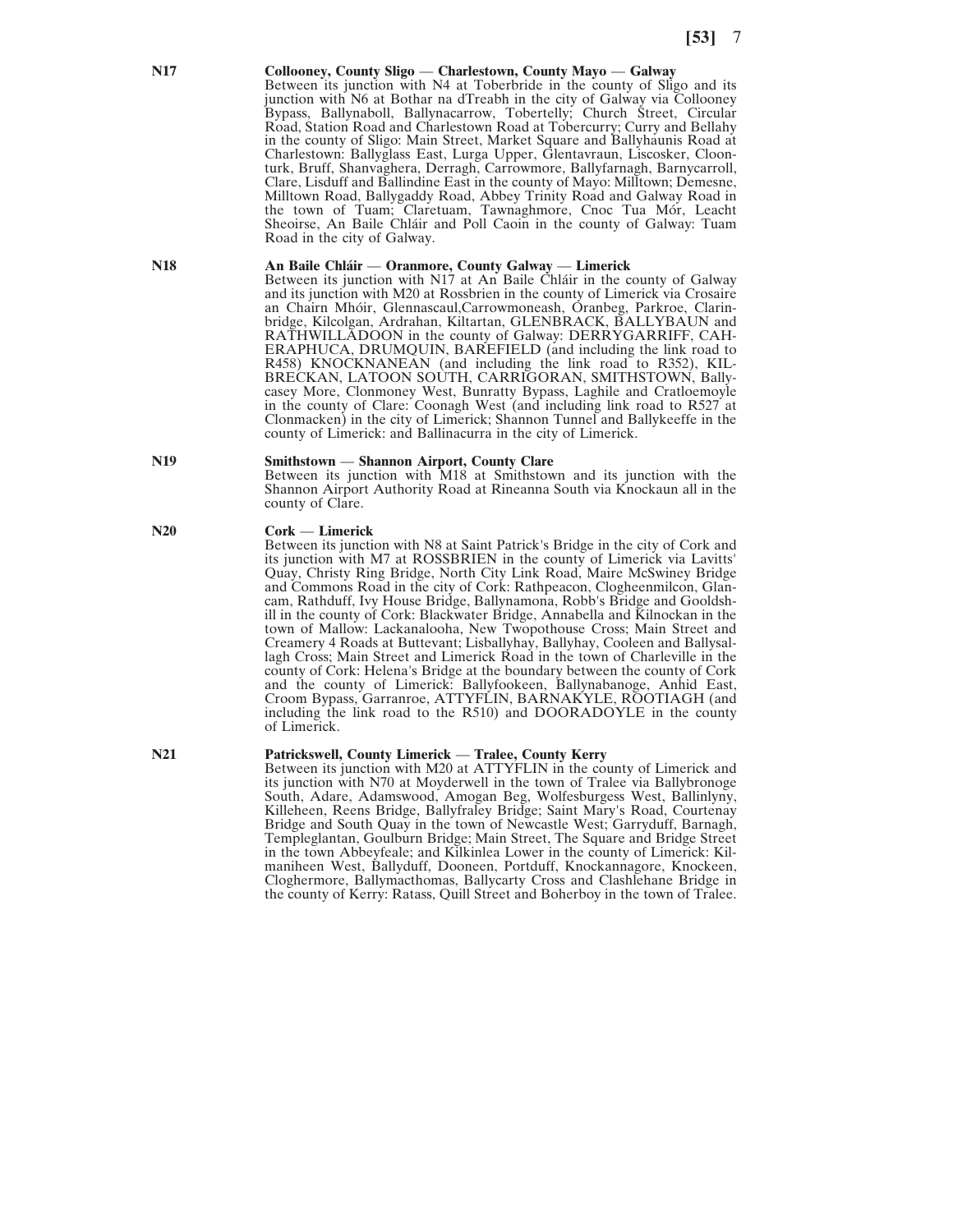#### **N22 Cork** — **Ballycarty, County Kerry**

Between its junction with N8 at Merchant's Quay in the city of Cork and its junction with N21 at Ballymacthomas in the county of Kerry via Saint Patrick's Street, Grand Parade, Washington Street, Washington Street West, Lancaster Quay, Western Road (and via Mardyke Walk, Dyke Parade, Sheare's Street and Court House Street), Victoria Cross and Carrigrohane Road in the city of Cork: Carrigrohane Road, Carrigrohane, Curraheen, Greenfield, Barnagore, Oven's Bridge, Currahaly Cross, Farnane's Bypass, Inchirahilly, Stage Cross, Lissardagh, Coolcour and Hartnett's Cross in the county of Cork: Sleveen East, Main Street, The Square, Castle Street, New Street and Gurteenroe Cross in the town of Macroom: Carrigaphoca Bridge, Cúl an Bhuachaigh, Baile Mhic Íre, Baile Bhúirne and Droichead an Choimín in the county of Cork: Derryreagh, Clonkeen, Poulgorm Bridge, Garries Bridge, Glenflesk, Clasheen and Lissyviggeen in the county of Kerry: Woodford Bridge at the boundary between the county of Kerry and the town of Killarney: Ballycasheen and Killarney Bypass in the town of Killarney: Killarney Bypass in the county of Kerry: Killarney Bypass at Ballydribbeen and Ardnamweely in the town of Killarney: Cleeny, Rockfield Bridge, Lawlor's Cross, Boolacullane, Farranfore, Garraundarragh and Gortatlea Bridge in the county of Kerry.

#### **N23 Castleisland** — **Farranfore, County Kerry**

Between its junction with N21 at Knocknnagore and its junction with N22 at Farranfore via Clashganniv, Cliddaun and O'Connell Bridge all in the county of Kerry.

Between its junction with N7 at Ballysimon in the county of Limerick and its junction with N9 at Granny in the county of Kilkenny via Cloghnadromin, Beary's Cross, Grange, Pallas Green, Cluggin Cross and Oola in the county of Limerick: Russelstown, Monard and Bohercrowe in the county of South Tipperary: Davitt Street, Church Street, Main Street and Bansha Road in the town of Tipperary: Fawngowan, Bansha, Tankerstown, Ballydrehid, Old Caher Bypass, Cloghabreedy, Suttonrath, Knockagh, Moorstown, Rathkeevin and Ballingarrane in the county of South Tipperary: Ballingarrane South, Frank Drohan Road, Burgagery-Lands West, Burgagery-Lands East, Knockauncourt, Gortnafleur and Moangarriff in the borough of Clonmel: Twomilebridge, Kilheffernan, Kilsheelan, Ballydine and Deerpark in the county of South Tipperary: Sean Treacy Park, O'Mahony Avenue, John Street, Greenside South and Pill Road in the town of Carrick-on-Suir: The Three Bridges at the boundary between the county of South Tipperary and the county Kilkenny: Tibberaghny, Ardclone, Fiddown, Mooncoin and Aglish

**N24 Limerick** — **Waterford**

#### **N25 Cork** — **Rosslare, County Wexford**

in the county of Kilkenny.

Between its junction with N8 at Dunkettle in the county of Cork and its terminal point at Ballygillane Lower Rosslare Harbour in the county of Wexford via Inchera, Courtstown, Harpers Island, Tullagreen, Carrigtwohill Bypass, Oatencake, Midleton Bypass, Dunsfort, Caherultan, Castlemartyr, Killeagh, Ballyvergan West, Clashadunna East and Muckridge in the county of Cork: Rincrew, Youghal Bridge, Kinsalebeg, Pilltown Cross, Cleary's Cross, Tinnalyra, Kiely's Cross, Ré na gCuílí and Killongford in the county of Waterford: Clogherane, Kilrush, Shandon Bridge and Abbeyside in the town of Dungarvan: Old Pike Bridge, Lemybrien, Ahanaglogh, Percy Kirwan Bridge, Scrahan, Carroll's Cross, Ballyduff East and Woodstown in the county of Waterford: Knockhouse Upper and Gracedieu in the city of Waterford: Suir River Bridge at the boundary between the city of Waterford and the county of Kilkenny: Granny, Killaspy, Rathpatrick, Carriganurra, Ballynaraha, Graiguenakill and Raheen in the county of Kilkenny: O'Hanrahan Bridge, The Quay and Marshmeadows in the town of New Ross: Oaklands, Portersland, Ballynabola, Scullaboge, Carrowreagh, Harristown Little, Ballyhit, Ballindinas, Clonard Great, Blackhorse, Kilmacree, Ballybrennan Big, Tagoat and Kilrane in the county of Wexford.

**N26 Swinford** — **Ballina, County Mayo**

Between its junction with N5 at Kilbride in the county of Mayo and its junction with N59 at Lord Edward Street in the town of Ballina via Bridge Street and Main Street at Swinford; Clongullane Bridge, Callow; Chapel Road and Bridge Street at Foxford; Bellass, Drumrevagh, Carrowntreila and Rahans in the county of Mayo: Rahans Bridge at the boundary between the county of Mayo and the town of Ballina; Foxford Road, Station Road and Kevin Barry Street in the town of Ballina.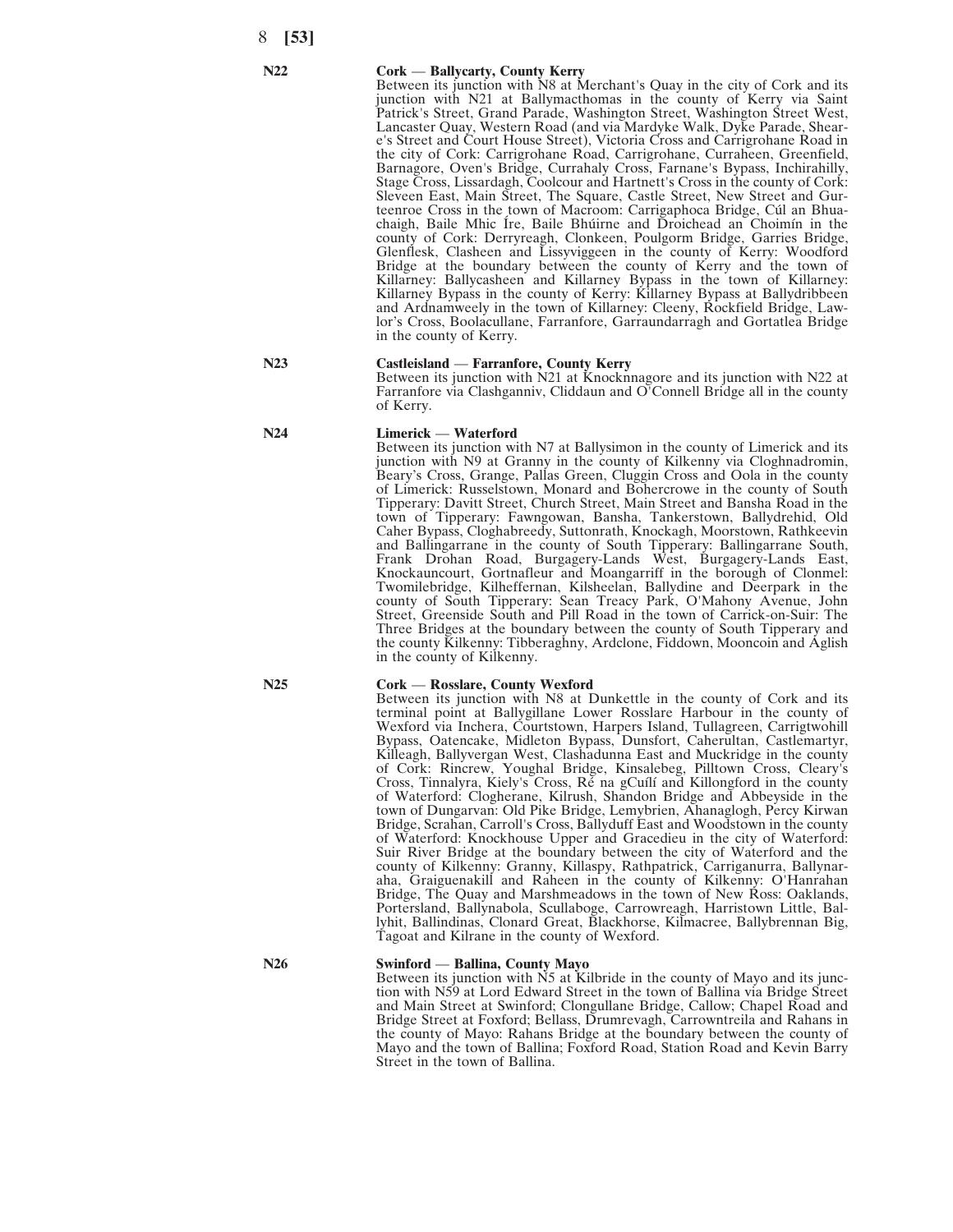#### **N27 Cork** — **Cork Airport**

Between its junction with N8 at Penrose Quay in the city of Cork and its junction with R600 at the entrance road to Cork Airport at Farmer's Cross in the county of Cork via Michael Collins Bridge, Custom House Street, Eamonn de Valera Bridge, Albert Street, Old Market Road and South City Link in the city of Cork: South City Link, Kinsale Road and Ballycurreen Cross in the county of Cork.

## **N28 Rochestown** — **Ringaskiddy, County Cork**

Between its junction with N40 at Monfieldstown and its terminal point at the entrance to ferry port terminal at Ringaskiddy via Sli Charraig Dhonn, Carr's Hill, Shannon Park, Raffeen, Shanbally and Ringaskiddy all in the county of Cork.

### **N29 Belview Port Access, County Kilkenny**

Between its junction with N25 at Rathpatrick and its terminal point at the port at Belview via Kilmurry and Gorteens all in the county of Kilkenny.

#### **N30 Enniscorthy** — **New Ross, County Wexford**

Between its junction with N11 at Abbey Quay in the town of Enniscorthy and its junction with N25 at Portersland in the county of Wexford via Abbey Square, Mill Park Road and Saint John's Road in the town of Enniscorthy: Saint John's Bridge, Templescoby, Moneytucker, Ballymackesy, Clonroche, Forestwood, Corcoran's Cross, Macmurroughsisland and Mountelliott in the county of Wexford: and Irishtown in the town of New Ross.

## **N31 Leopardstown** — **Dun Laoghaire Port, County Dublin**

Between its junction with M50 at Murphystown and its junction with N11 at Stillorgan Road via Leopardstown Road and Brewery Road all in the county of Dun Laoghaire — Rathdown

and

between its junction with N11 at Stillorgan Road and its junction with R118 at Queen's Road via Mount Merrion Avenue, Frascati Road, Blackrock Bypass, Temple Road, Newtown Avenue, Seapoint Avenue, Old Dunleary, Dunleary Road and Crofton Road all in the county of Dun Laoghaire — Rathdown.

#### **N33 Charleville** — **Ardee, County Louth**

Between its junction with M1 at Charleville and its junction with N2 at Glebe in the town of Ardee via Richardstown, Stickillin, Cappocksgreen; and Fairgreen in the town of Ardee all in the county of Louth.

## **N40 Cork Ring Road**

Between its junction with N22 at Curraheen in the county of Cork and its junction with N25 at Dunkettle in the county of Cork via Ballinaspig More, Ardarostig and South Ring Road in the county of Cork: South Ring Road in the city of Cork: South Ring Road and Monfieldstown in the county of Cork.

#### **N50 Dublin Ring Road**

Between its junction with R131 at East Wall Road in the city of Dublin and its junction with M11 at SHANKILL BYPASS in the county of Dun Laoghaire — Rathdown via DUBLIN PORT TUNNEL, KILMORE (and including link road to R132 at Whitehall), TURNAPIN (and including link road to  $\overline{R}$ 139), BALLYMUN, Poppintree, Balseskin and Palmerstown Upper in the county of Fingal: Westlink Liffey Bridge at the boundary between the county of Fingal and the county of South Dublin: Redcow, Kilnamanagh, Tymon North, SCHOLARSTOWN and EDMONDSTOWN in the county of South Dublin: KINGSTOWN, MURPHYSTOWN, CABINTEELY and LAUGHANSTOWN in the county of Dun Laoghaire-Rathdown.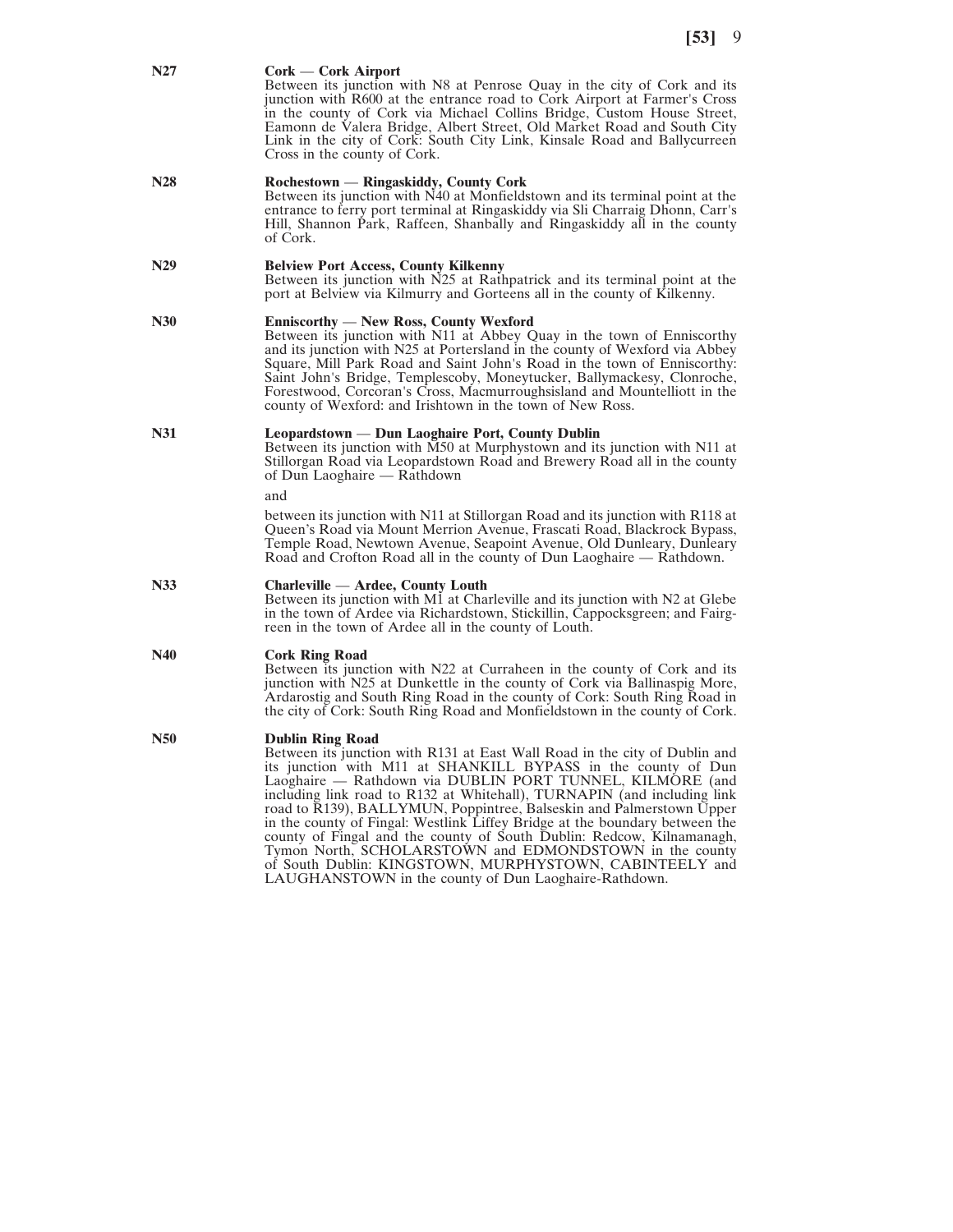**Regulation 3**

## Schedule 2

## National Secondary Roads

| Road Number<br>(1) | Description<br>(2)                                                                                                                                                                                                                                                                                                                                                                                                                                                                                                                                                                                                                                                                                                                                                                                                                                                             |
|--------------------|--------------------------------------------------------------------------------------------------------------------------------------------------------------------------------------------------------------------------------------------------------------------------------------------------------------------------------------------------------------------------------------------------------------------------------------------------------------------------------------------------------------------------------------------------------------------------------------------------------------------------------------------------------------------------------------------------------------------------------------------------------------------------------------------------------------------------------------------------------------------------------|
| N51                | Drogheda, County Louth — Navan, County Meath — Delvin, County<br>Westmeath<br>Between its junction with M1 at Mell in the county of Louth and its junction<br>with N52 at Delvin in the county of Westmeath via Townleyhall in the county<br>of Louth: Mattock Bridge at the boundary between the county of Louth and<br>the county of Meath: Slane, Castleparks and Dunmoe in the county of Meath:<br>Slane Road, Inner Relief Road and New Athboy Road in the town of Navan:<br>Knockumber, Boyerstown, Halltown, Ballyboy; Lower Bridge Street, Upper<br>Bridge Street, Main Street and O'Growney Street at Athboy in the county of<br>Meath: and Crowinstown Great in the county of Westmeath.                                                                                                                                                                             |
| <b>N52</b>         | Ardee, County Louth — Mullingar — Kilbeggan, County Westmeath —<br><b>Nenagh, County Tipperary</b><br>Between its junction with N2 at Castle Street in the town of Ardee in the<br>county of Louth and its junction with N3 at Newrath Little in the county of<br>Meath via Barrett's Lane and Jervis Street in the town of Ardee in the county<br>of Louth: Burley Bridge at the boundary between the county of Louth and the<br>county of Meath: Mandistown, Castletown, Carlanstown, Cakestown Glebe<br>Cakestown Glebe and Kells Bypass in the county of Meath: and Townparks<br>in the town of Kells:<br>and                                                                                                                                                                                                                                                              |
|                    | between its junction with N3 at Calliaghstown in the county of Meath and its<br>junction with N4 at Ballagh in the county of Westmeath via Barfordstown<br>and Drewstown Little in the county of Meath: Clonmellon, Delvin, Killynan<br>and Rathconnell in the county of Westmeath                                                                                                                                                                                                                                                                                                                                                                                                                                                                                                                                                                                             |
|                    | and<br>between its junction with N4 at Marlinstown and its junction with M6 at Rathgar-<br>rett via Tullanisky, Rochfort Demesne, Dalystown and Ballykilmore in the<br>county of Westmeath<br>and                                                                                                                                                                                                                                                                                                                                                                                                                                                                                                                                                                                                                                                                              |
|                    | between its junction with M6 at Kilbeggan South in the county of Westmeath<br>and its junction with M7 at Tullahedy in the county of North Tipperary via Pallas<br>in the county of Westmeath: Durrow Demesne, Ardan, Cloncollog, Clonminch,<br>Charleville Demesne, Screggan, Blue Ball; Bridge Street, Main Street and Birr<br>Street at Kilcormac; Fivealley and Kennedy's Cross in the county of Offaly:<br>Eglish, Tullamore Road, Melsop Street, Townsend Street, Emmett Street,<br>Emmett Square, John's Place, Wilmer Road and Railway Road in the town of<br>Birr: and Riverstown in the county of Offaly: Stonestown, Carrig, Ballingarry;<br>Mill Street, Main Street and Fair Green at Borrisokane; Ardcroney and Scott's<br>Bridge in the county of North Tipperary: Drummin in the town of Nenagh:<br>Richmond and Gortlandroe in the county of North Tipperary. |

#### **N53 Dundalk, County Louth** — **Castleblayney, County Monaghan**

Between its junction with N1 at Newtownbalregan in the county of Louth and the boundary between the county of Louth and the county of Armagh at Rassan via Hackball's Cross all in the county of Louth

and

between the boundary between the county of Armagh and the county of Monaghan at Ballynacarry Bridge and its junction with N2 at Tullyvin via Annadrumman and Connaburry all in the county of Monaghan.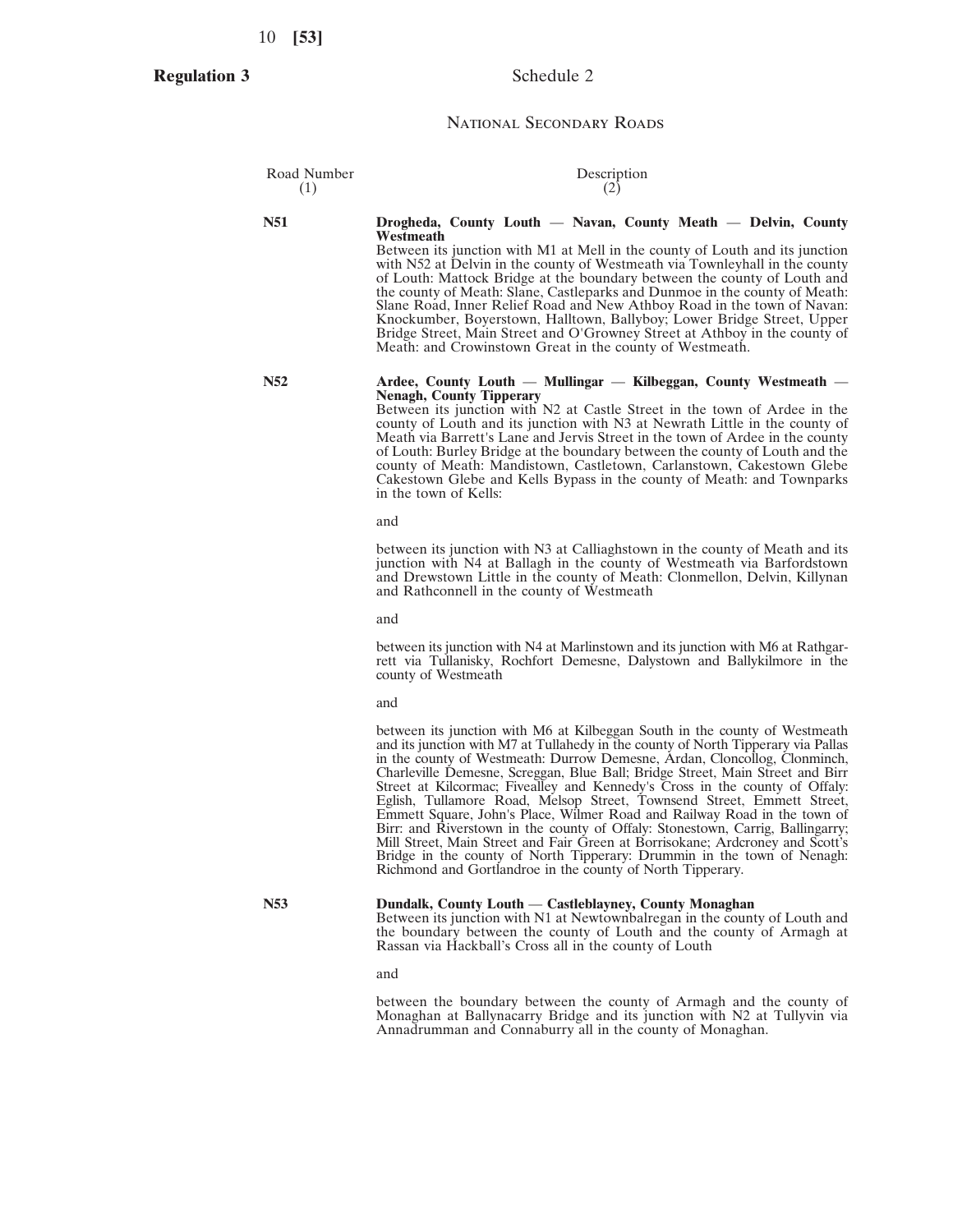#### **N54 Monaghan** — **Butler's Bridge, County Cavan**

Between its junction with N2 at Coolshannagh in the town of Monaghan and the boundary between the town of Clones and the county of Fermanagh at Clonfad Bridge via Glasslough Street, The Diamond, Dublin Street, Old Cross Square, Relief Road (and via Dawson Street, Swan Park and North Road), Market Road, Clones Road and Mullaghadun in the town of Monaghan: Tullygrimes, Annaghervy, Smithborough and Stone Bridge in the county of Monaghan: Monaghan Street, The Diamond and Cara Street in the town of Clones

and

between the boundary between the county of Fermanagh and the county of Monaghan at Clonnagore and the boundary between the county of Monaghan and the county of Fermanagh at Clonoony via Roranna all in the county of Monaghan

and

between the boundary between the county of Fermanagh and the county of Cavan at Leggykelly and its junction with N3 at Tullybuck via Corrarod, Cloverhill and Butler's Bridge all in the county of Cavan.

**N55 Cavan** — **Edgeworthstown, County Longford** —**Athlone, County Westmeath** Between its junction with N3 at Pollamore Near in the county of Cavan and its junction with N4 at Edgesworthstown in the county of Longford via Tirquin, Tullycoe, Bellananagh, Killydoon and Kilcogy in the county of Cavan: Tullygullin Bridge at the boundary between the county of Cavan and the county of Longford: Ballinrud East; Barrack Street, Main Street, Dublin Street and Parnell Row in the town of Granard; Tonywardan, Aghafin, Granard Street, Main Street and Dublin Road at Edgesworthstown in the county of Longford

and

between its junction with N4 at Tinnynarr in the county of Longford and its junction with N6 at Cloghanboy in the county of Westmeath via Crossea, Carrickboy, Kilcurry; Main Street and Inny Bridge at Ballymahon; and Rathmore in the county of Longford: Tang Bridge at the boundary between the county of Longford and the county of Westmeath: Tang, Toberclare, Glassan, Ballykeeran and Cornamaddy in the county of Westmeath.

### **N56 Donegal Town** — **An Clochán Liath** — **Letterkenny, County Donegal**

Between its junction with N15 at Drumlonagher in the county of Donegal and its junction with N13 at Drumany in the county of Donegal via Drumroosk West, Doonan, Drumgun, Mountcharles, Drumbeagh, Cranny Lower, Brenter, Dunkineely, Bruckless, Tullaghacullion, Aghayeevoge, Meentullynagarn, Mín na Coilleadh, Common Bridge; Main Street, The Diamond and Front Street at Ardara; Kilrean Upper, Glenties, Letterilly, Maas, Kincrum, Gweebarra Bridge, Leitir Mhic an Bhaird, Tuaim, Droim Loch Druid, Cró na Sealg, Bóthar an Chairn Mhóir; Bóthar Ghaoth Dobhair at An Clochán Liath; Croich Uí Bhaoill, Loch an Iúir, An Coillín Darrach, Croithlí, Mín Doire Dhamh, Gaoth Dobhair, Caoldroim Uachtarach, Caoldroim Íochtarach, Gort an Choirce, An Glaidhb, An Fál Carrach, Baile Chonaill, Ráith Íochtarach, Baile na Bó, Corcreggan, Dunfanaghy, Rockhill, Clonmore, Creeslough, Rosscad, Droim na Rátha, An Bearnas Uachtarach, Drumbrick, Kilmacrenan, Cashelgay, Ellistrin, and Fallard in the county of Donegal: Kilmacrenan Road, Business Park Road, Ramelton Road, Ballyraine Road and Port Bridge in the town of Letterkenny: and Bunagee in the county of Donegal.

#### **N58 Bellavary** — **Foxford, County Mayo**

Between its junction with the N5 at Bellavary and its junction with the N26 at Chapel Road Foxford via Straide, Ballylahan, Ummoon, and Leckee; Davitt Street and Main Street (and via Morrogh Bernard Road) at Foxford all in the county of Mayo.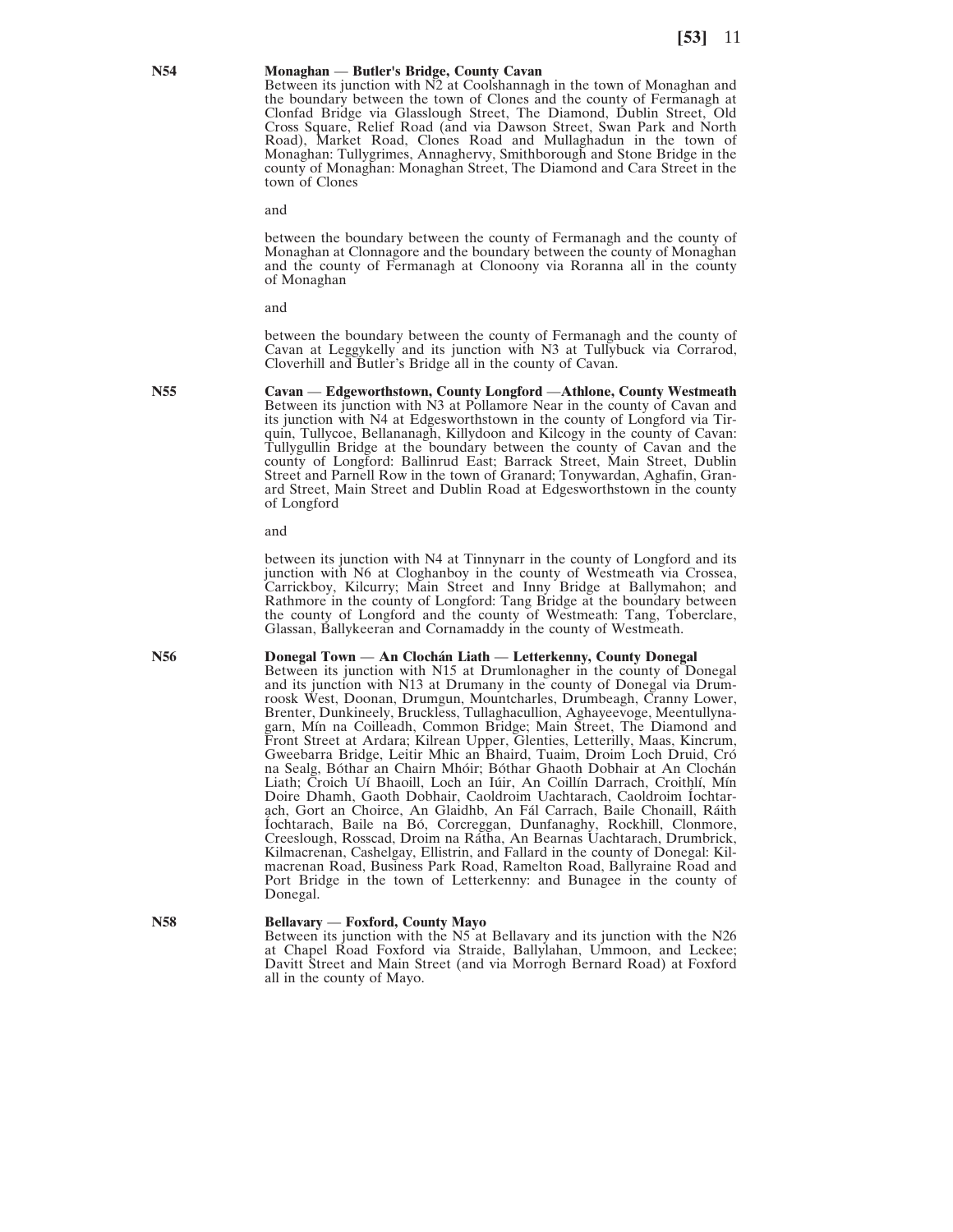## **N59 Belladrehid, County Sligo** — **Westport, County Mayo** — **Galway**

Between its junction with N4 at Belladrehid in the county of Sligo and its junction with N5 at Bridge Street in the town of Westport via Ballysadare, Dromore West, Culleens and Carrownurlar in the county of Sligo: Dooyeaghny and Quignalegan in the county of Mayo: Bunree Bridge, Sligo Road, Cathedral Road, Ham Bridge, Emmet Street, (and via Lower Bridge), Dillon Terrace, Humbert Street, Circular Road, Pound Street, Teeling Street and Lord Edward Street in the town of Ballina: Coolcran, Ballymanagh; Ballina Street, Main Street and Erris Street at Crossmolina; Eskeragh Bridge, Moneynierin, Bellacorick, Bangor, Croaghaun, Ballycroy, Ballyveeny, Mallaranny, Rosturk; Georges Street, Main Street and Medlicott Street at Newport; Knockychottaun; Deerpark East, Newport Road and Newport Street in the town of Westport

and

between its junction with N5 at The Octagon in the town of Westport and its junction with N6 at Quincentenary Bridge Approach Road in the city of Galway via Lower Peter Street, Quay Street, Quay Road and Leenane Road in the town of Westport: Liscarney, Erriff Bridge and Aasleagh in the county of Mayo: Leenaun, Kylemore, Letterfrack, Moyard, Streamstown, Clifden, Derrylea, Ballinafad, An Gharmain, Lios Uachtair, Seanadh Chaola, Maam Cross, Bunnakill; Main Street at Oughterard; Maigh Cuilinn and Kentfield in the county of Galway: and Newcastle (and via Thomas Hynes Road) in the city of Galway.

#### **N60 Roscommon** — **Castlebar, County Mayo**

Between its junction with N61 at Cloonbrackna in the county of Roscommon and its junction with N5 at Humbert Way in the town of Castlebar in the county of Mayo via Racecourse Road, Lissagallan and Drumatemple in the county of Roscommon: Ballymoe Bridge at the boundary between the county of Roscommon and the county of Galway: Ballymoe in the county of Galway: Harristown; Saint Patrick Street and Main Street at Castlerea; Fortaugustus, Ballinlough and Scregg in the county of Roscommon: Coolnafarna, Devlis; Abbey Street, Bridge Street and Clare Street at Ballyhaunis; Hazelhill, Brickeens, Cuilmore and Clare; Inner Relief Road and Mount Street in the town of Claremorris; Lugatemple, Brees, Balla, Moat, Manulla Bridge, Breaghwy and Kilkenny in the county of Mayo: and Station Road in the town of Castlebar.

### **N61 Athlone, County Westmeath** — **Boyle, County Roscommon**

Between its junction with N6 at Bogganfin and its junction with N4 at Tawnytaskin via Kiltoom, Lecarrow, Knockcroghery, Ballymurray; Athlone Road and Circular Road in the town of Roscommon; Cloonbrackna, Carrownalassan, Tulsk Cross, Shankill, Ratallen, Greatmeadow; Elphin Street, Carrick Road, Sligo Road (and via Military Road, Main Street and Bridge Street) in the town of Boyle; and Knockashee all in the county of Roscommon.

#### **N62 Fardrum, County Westmeath** — **Birr, County Offaly Horse and Jockey, County Tipperary**

Between its junction with M6 at Creggan Lower in the county of Westmeath and its junction with N52 at Kennedy's Cross in the county of Offaly via Creggan Upper, Fardrum, Kilgarvan, Kilbillaghan and Ballynahown in the county of Westmeath: Doon Cross, Corbane; Main Street at Ferbane; Gallen, Noggusduff; Ferbane Street and Banagher Street at Cloghan; Derrinlough and Bollinarig Big in the county of Offaly

#### and

between its junction with N52 at Railway Road in the town of Birr and its junction with the N8 at Kilnoe in the county of North Tipperary via Railway Road in the town of Birr: Rath Beg, Sharavogue and Drumakeenan in the county of Offaly: Birr Road, The Crescent, Lourdes Road and Dublin Road in the town of Roscrea: Benamore, Tullaskeagh, Parkmore, Derrymore, Gortnagowna and Borrisbeg in the county of North Tipperary: Church Street, Main Street, Patrick Street, Richmond and Thurles Road in the town of Templemore: Ballybristy and Knockauns in the county of North Tipperary: Brittas Road, Smith O'Brien Street, O'Donovan Rossa Street (and via Parnell Street and Cúchulainn Road) Liberty Square and Slievenamon Road in the town of Thurles: Turtulla Bridge and Drumgower in the county of North Tipperary.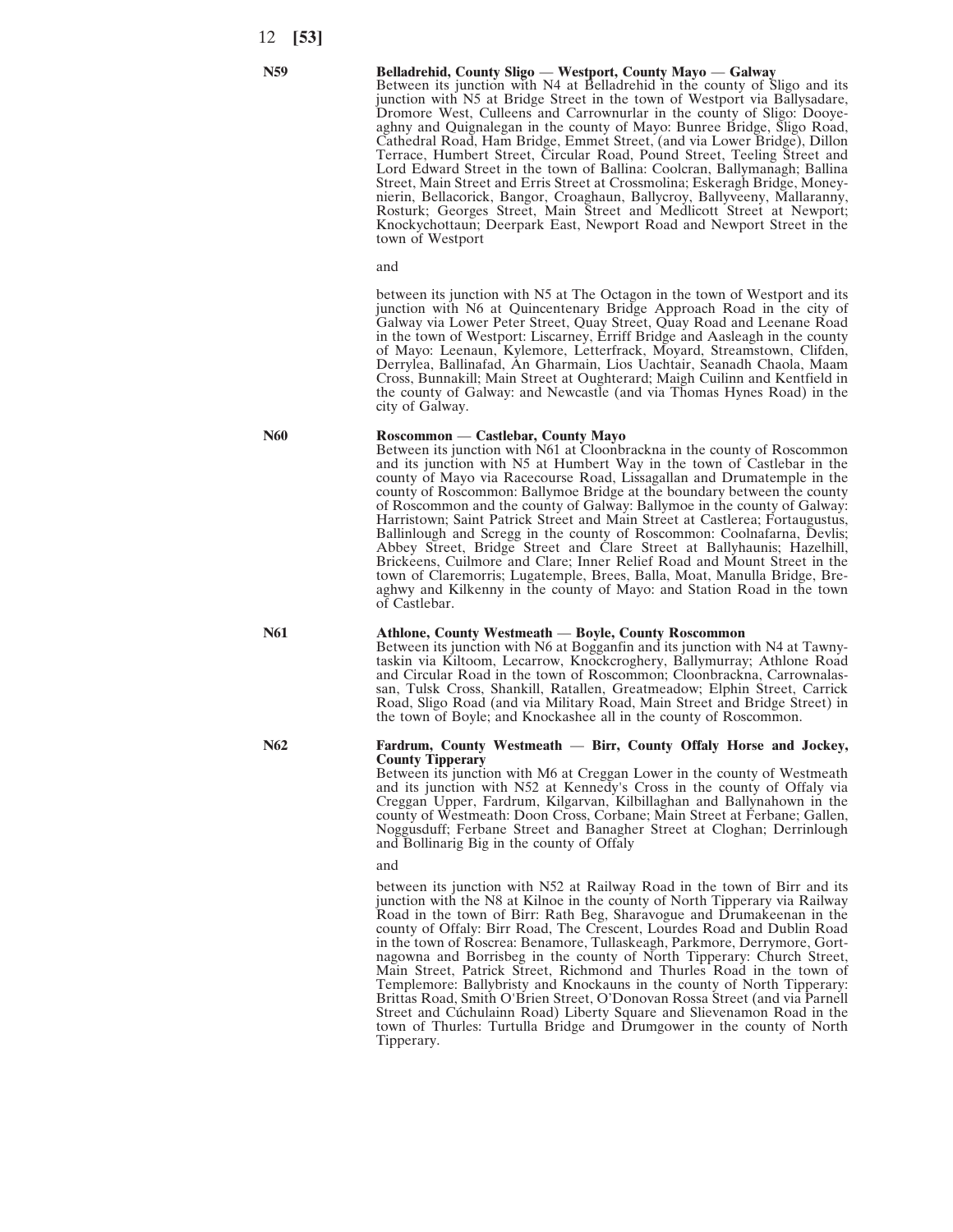#### **N63 Longford** — **Roscommon** — **Cnoc Tua Mór, County Galway**

Between its junction with N5 at Ballymahon Street in the town of Longford and its junction with N61 at Circular Road in the town of Roscommon in the county of Roscommon via Killashee Street (and via Harbour Row and Market Square) and Killashee Road in the town of Longford: Farranyoogan, Churchland Bridge, Mullaghavorneen, Killashee; Longford Road and Main Street at Lanesborough in the county of Longford: Lanesborough Bridge at the boundary between the county of Longford and the county of Roscommon: Ballyleague and Moneen Cross in the county of Roscommon

and

between its junction with N61 at Athlone Road in the town of Roscommon in the county of Roscommon and its junction with N17 at Cnoc Tua Mór in the county of Galway via Circular Road, Abbey Road and Stonepark in the town of Roscommon; Cloonyourish, Athleague, and Araghty in the county of Roscommon: Mount Talbot Bridge at the boundary between the county of Roscommon and the county of Galway: Main Street at Ballygar; Newbridge, Ballynahowna, MountBellew Bridge, Marlay, Moylough, Horseleap Cross, Annagh Hill and Turloughmore in the county of Galway.

#### **N65 Loughrea, County Galway** — **Borrisokane, County Tipperary**

Between its junction with M6 at Carrowkeel in the county of Galway and its junction with N52 at Mill Street Borrisokane in the county of North Tipperary via Ballybaun, Cosmona, Fairfield, Kilmeen, Gortymadden, Killimor, Garryad and Garryduff; Saint Brendan's Road and Clonfert Avenue at Portumna; and Fairyhill in the county of Galway: Portumna Bridge at the boundary between the county of Galway and the county of North Tipperary: Lehinch, Carrigahorig, Firmount, Derrinvohil Cross; and Tower Hill at Borrisokane in the county of North Tipperary.

#### **N66 Loughrea** — **Gort, County Galway**

Between its junction with N65 at Cosmona in the county of Galway and its junction with N18 at Glenbrack via Caherlavine; Athenry Road, West Bridge and Gort Road in the town of Loughrea; Kilchreest, Castledaly, Peterswell and Rakerin, Lavally; George's Street, Bridge Street and Crowe Street in the town of Gort; all in the county of Galway.

### **N67 Kilcolgan, County Galway** — **Killimer Ferry, County Clare** — **Tarbert, County Kerry**

Between its junction with N18 at Kilcolgan in the county of Galway and Killimer Ferry at Burrane Lower in the county of Clare via Ballindereen, Dungory West; Main Street at Kinvara; and Inishroo in the county of Galway: Corranroo, Burren, Ballyvaghan, Newtown, Corkscrew Hill, Lisdoonvarna, Rooska, Spectacle Bridge, Aughiska Beg, Kilshanny, Calluragh East; Church Street, Newtown and Oldtown at Ennistimon; Ennistimon Road, Main Street and Church Street at Lehinch; Rineen, Fintra More; Ennistimon Road, Main Street and Flag Road at Milltown Malbay; Dough, Quilty, Cloonadrum, Caherfeenick, Doonbeg, Bealaha and Farrihy; Pound Road, Minister Place, Gratten Street and O'Connell Street in the town of Kilkee; Moyasta and Carnaun in the county of Clare: Drimna, Henry Street, Market Square, Moore Street and Stewart Street in the town of Kilrush: Ballynote and Killimer in the county of Clare

and

between the ferry terminal at Tarbert Pier and its junction with N69 at The Square Tarbert via Tarbert Island and Bridewell Street at Tarbert all in the county of Kerry.

**N68 Ennis** — **Kilrush, County Clare**

Between its junction with N85 at Cahircalla Beg in the county of Clare and its junction with N67 at Henry Street in the town of Kilrush via Cahircalla More, Lisycasey, Knockalough and Derrycrossaun Cross in the county of Clare: Ennis Road and Vandeleur Street (and via O'Dea's Road) in the town of Kilrush.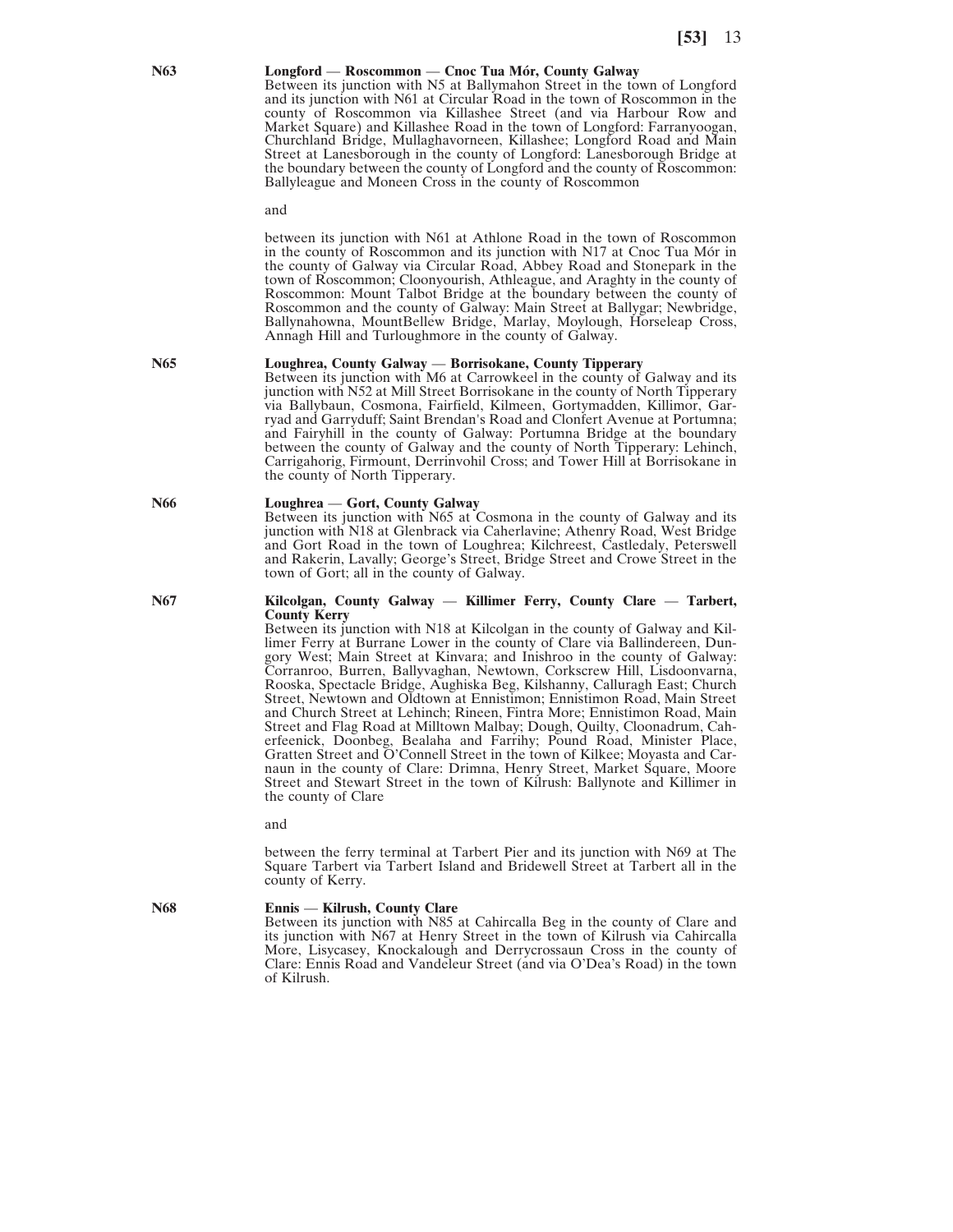#### **N69 Limerick** — **Tralee, County Kerry**

Between its junction with N18 at Ballykeffe in the county of Limerick and its junction with N21 at Boherboy in the town of Tralee via Bunlicky, Mungret, Clarina, Ferrybridge, New Aghavaurla Bridge, Balyhomin, Askeaton Bypass, Cloonreask, Barrigone, Sroolane, Foynes, Loghill, Glin and Ballydonohoe in the county of Limerick: Church Street, The Square and Chapel Street at Tarbert; Galey Bridge and Bolton's Cross in the county of Kerry: Ballygowloge, Church Street, (and via William Street and John B Keane Road), Main Street, The Square, Bridge Road and Listowel Bridge in the town of Listowel: Garryantanvally, Coolnaleen Lower, Pallas, Glanoe, Knockbrack and Dromthacker in the county of Kerry: Oakpark Road, Edward Street and John Joe Sheehy Road in the town of Tralee.

## **N70 Kenmare** — **Caherciveen** — **Tralee, County Kerry**

Between its junction with N71 at Gortamullin in the county of Kerry and its junction with N21 at Boherboy in the town of Tralee via Greenane, Blackwater Bridge, Tahilla Bridge, Drimna, Sneem, Glanlough, Blackshop, Caherdaniel, Waterville, An Mhuiríoch, Droichead na hUíne, Crosaire Cheann Eich, Kilcoman, Laharan South; Main Street and New Market Street at Caherciveen; Deelis Bridge, Mountain Stage, Glenbeigh, Tullig, Laharan; Iveragh Road, Mill Road, Lower Bridge Street and Laune Bridge at Killorglin; Kilderry North; Bridge Street, Main Street and Castlemaine Road at Milltown; Brackhill, Castlemaine, Garraun and Skahanagh in the county of Kerry: Ballymullen Road and Moydorwell in the town of Tralee.

## **N71 Cork** — **Killarney, County Kerry**

Between its junction with N40 at Ardarostig in the county of Cork and its junction with N72 at Doctor Hans Liebher Road in the town of Killarney via Ballinvrinsig, Crow's Cross, Rearour, Barrettshill and Ballyheedy; Main Street at Innishannon; Curranure; Glasslinn Road, Relief Road, Cloghmacsimon, Relief Road, Kilbrittan Road, Brewery Bridge and New Road in the town of Bandon; Oldchapel Bypass, Knockaveale, Pedlar's Cross, Ballinascarthy Bridge, Carrig and Gallanes in the county of Cork: Convent Road, Facksbridge, Croppy Road, Clarke Street, Casement Street, Lambe Street Lower, Bog Road and Miles in the town of Clonakilty: Ballyduvane, Tulligee, Burgatia Cross, Ross Bridge; Newtown at Rosscarbery; Connonagh, Leap Derryleigh Cross and Gortnaclohy Cross in the county of Cork: Cork Road, New Ilen River Bridge and Marsh in the town of Skibbereen: Rossnagoose, Church Cross, Knockroe, Derrycarhoon, Letterlickey Bridge, Keilnascarta and Ardyhoolihane; The Quay, Wolfe Tone Square, Marino Street and Glengarriff Road in the town of Bantry; Donemark Bridge, Ballylickey Bridge, Snave Bridge, Derrycreigh, Reenmeen Bridge, Glengarriff, Crossterry Bridge and Lyre in the county of Cork: Releagh Bridge, Dromanassig, Mucksna; Lansdowne Bridge, Henry Street (and via Main Street and Shelbourne Street) at Kenmare; Gortamullin, Sahaleen Bridge, Moll's Gap, Galway's Bridge, Torc and Castlelough in the county of Kerry: Flesk Bridge, Flesk Road, Muckross Road, The Hahah, Mission Road and Port Road in the town of Killarney.

#### **N72 Killorglin** — **Killarney, County Kerry** — **Fermoy, County Cork** — **Old Pike Bridge, County Waterford**

Between its junction with N70 at Laune Bridge at Killorglin in the county of Kerry and its junction with N22 at Ardnamweely in the town of Killarney via Dromavalley, Gweestin Bridge, Grenagh Cross and Beeniskey Cross in the county of Kerry: Ballydowny and Doctor Hans Liebherr Road in the town of Killarney

#### and

between its junction with N22 at Lissyviggeen in the county of Kerry and its junction with N25 at Old Pike Cross in the county of Waterford via Knockanimrish, Barraduff and Rathmore in the county of Kerry: Duncannon Bridge at the boundary between the county of Kerry and the county of Cork: Lislehane, Cloonbannin Cross, Sandpit Cross, Ballymaquirk, Kippagh Junction, Gortnagross and Killetra in the county of Cork: Navigation Road, Annabella, West End, Town Park Road, Bridge Street and Spa Walk in the town of Mallow: Spaglen, Oliver's Cross, Castletownroche, Kilcummer, Ballyhooly, Leacht Cross and Grange Cross in the county of Cork: Church Place, Pearse Square and Patrick Street in the town of Fermoy: Belleview Cross, Daly's Cross and Littlegrace in the county of Cork: Lisfinny, Tallow Bridge, Ballymartin; West Street in the town of Lismore; Lismore Bridge, Ballyrafter, Ballygalane Bridge; Main Street, Hill Street and Cook Street at Cappoquin; Boheravaghera Cross, Kilcloher and Ballymacmague in the county of Waterford.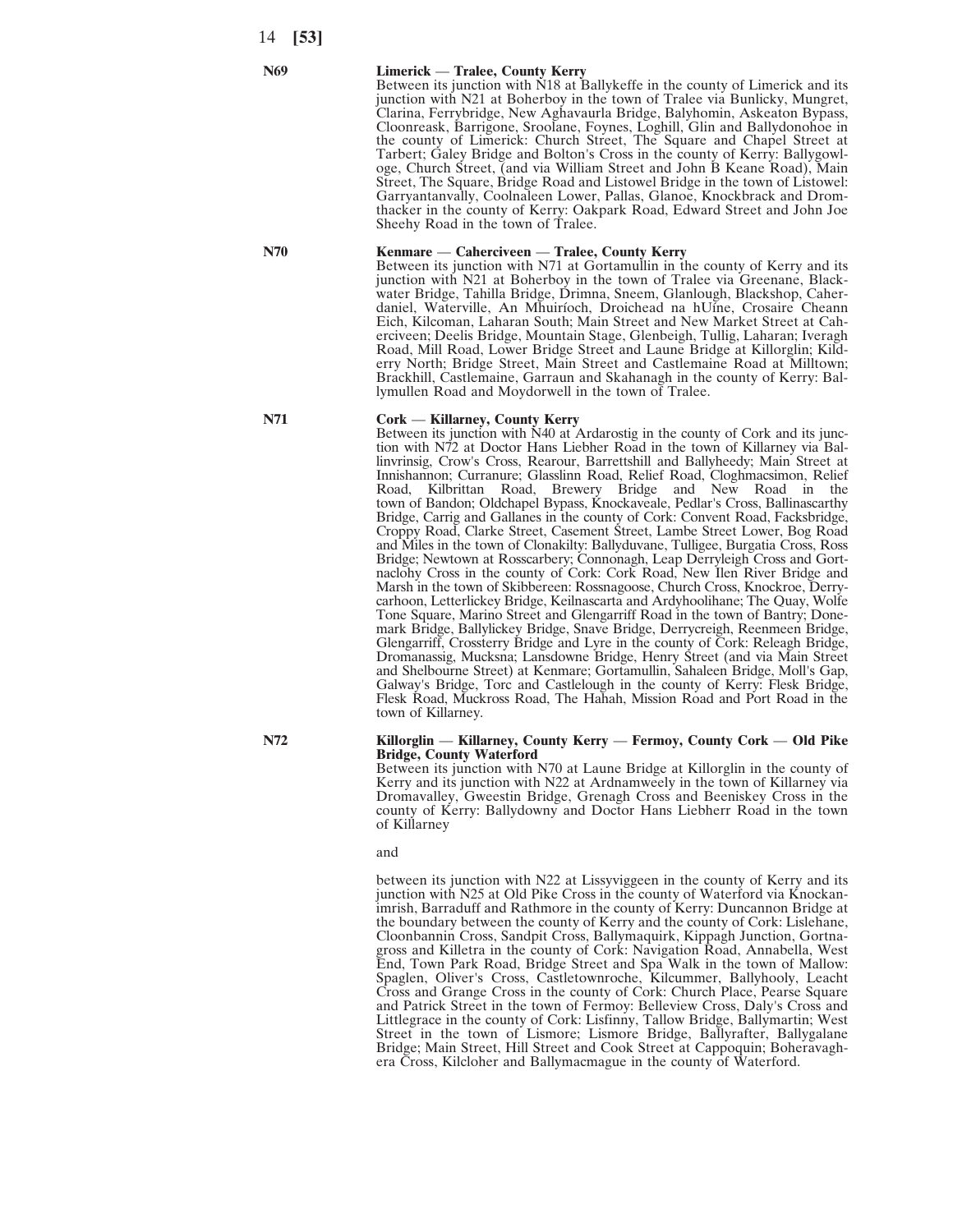#### **N73 Oliver's Cross** — **Mitchelstown, County Cork**

Between its junction with N72 at Oliver's Cross and its junction with M8 at Carrigane via Torpey's Cross, Skenakilla Cross, Ballynamona Bridge, Clogher Cross, Kildorrery and Glenahulla Cross, Stag Park, Caher Hill Cross and Coolnanave all in the county of Cork.

### **N74 Cashel** — **Tipperary, County Tipperary**

Between its junction with M8 at Owen's and Bigg's Lot in the county of South Tipperary and its junction with N24 at Clonmel Road in the town of Tipperary via Farranamanagh, Golden, Kilfeakle and Rathsasseragh in the county of South Tipperary: Cashel Road and Father Mathew Street in the town of Tipperary.

### **N75 Turnpike** — **Thurles, County Tipperary**

Between its junction with M8 at Borris in the county of North Tipperary and its junction with N62 at Liberty Square in the town of Thurles via Blackcastle in the county of North Tipperary: Kickham Street and Cathedral Street in the town of Thurles.

## **N76 Kilkenny** — **Kilheffernan, County Tipperary**

Between its junction with N10 at Smithsland South in the county of Kilkenny and its junction with N24 at Kilheffernan in the county of South Tipperary via Kilkenny Ring Road, Derdimus, Grangecuffe, Ballymack, Blackstaff, Haggartsgreen, Callan South, Tinnamoona and Foulksrath in the county of Kilkenny: Ahanure Bridge at the boundary between the county of Kilkenny and the county of South Tipperary: Kylefreaghane and Poulacapple East in the county of South Tipperary: Kiltallaghan and Killamery in the county of Kilkenny: Ninemilehouse, Grangemockler, Glenbower and Seskin in the county of South Tipperary.

### **N77 Kilkenny** — **Durrow** — **Portlaoise**

Between its junction with N10 at Blanchfieldsland in the county of Kilkenny and its junction with N80 at James Fintan Lawlor Avenue in the town of Portlaoise via Kilkenny Ring Road Extension, Baun, Hennebry's Cross, Dinin Bridge, Knockroe; Castle Street, The Square and Bridge Street at Ballyragget; Parksgrove and Ballynaslee in the county of Kilkenny: Attanagh Bridge at the boundary between the county of Kilkenny and the county of Laois: Tinwear; Carrigan Street, Mary Street and the Square at Durrow; Course; Main Street, Market Square and Stucker Square at Abbeyleix; Clonaddadoran, Corbally and its junction with N7 at Togher in the county of Laois.

#### **N78 Hennebry's Cross, County Kilkenny** — **Ballitore, County Kildare**

Between its junction with N77 at Hennebry's Cross in the county of Kilkenny at its junction with M9 at Mullamast in the county of Kildare via Mohil, Damerstown West; Kilkenny Street and The Square at Castlecomer; and Coolbaun in the county of Kilkenny: Crettyard Bridge at the boundary between the county of Kilkenny and the county of Laois: Crettyard, Newtown Cross, Wandesford Bridge, Simmons' Cross and Ballylynan in the county of Laois: Bennet's Bridge in the county of Kildare: Blackparks, Upper William Street, William Street, Duke Street, Leinster Street, Boherboy and Townparks in the town of Athy: Gallowshill and Burtown Big in the county of Kildare.

#### **N80 Tullamore, County Offaly** — **Portlaoise** — **Ballynahallin, County Wexford**

Between its junction with N52 at Clonminch in the county of Offaly and its junction with N11 at Ballynahallin in the county of Wexford via Killeigh and Ballynasrah in the county of Offaly: Moneyquid and Two Mile Bridge; Chapel Street, Emmett Street, Patrick Street, O'Connell Square, Market Street, Pearse Square and Pearse Street in the town of Mountmellick; Derrycloney, Clonsoghey; Gear Road, Coote Street, Abbeyleix Road, James Fintan Lawlor Avenue and Stradbally Road in the town of Portlaoise; Bloomfield Cross, Ballymackan, Dysart, Newtown, Abel's Corner, Main Street and The Green at Stradbally; Crannagh, Simmons' Cross, Arless, Ballickmoyler and Graig in the county of Laois: Barrow River Bridge at the boundary between the county of Laois and the town of Carlow: Cannery Road, Dublin Road, O'Brien Road, Link Road and Tullow Road in the town of Carlow: Rathcrogue, Graigenaspiddoge, Kilknock, Ballon, Closh Cross, Kildavin Bypass and Carrickduff in the county of Carlow: Clody Bridge at the boundary between the county of Carlow and the county of Wexford: The Mall, Market Square, and Ryland Road at Bunclody; Ryland Lower, Tombrick, Tomgarrow and Tomacurry in the county of Wexford.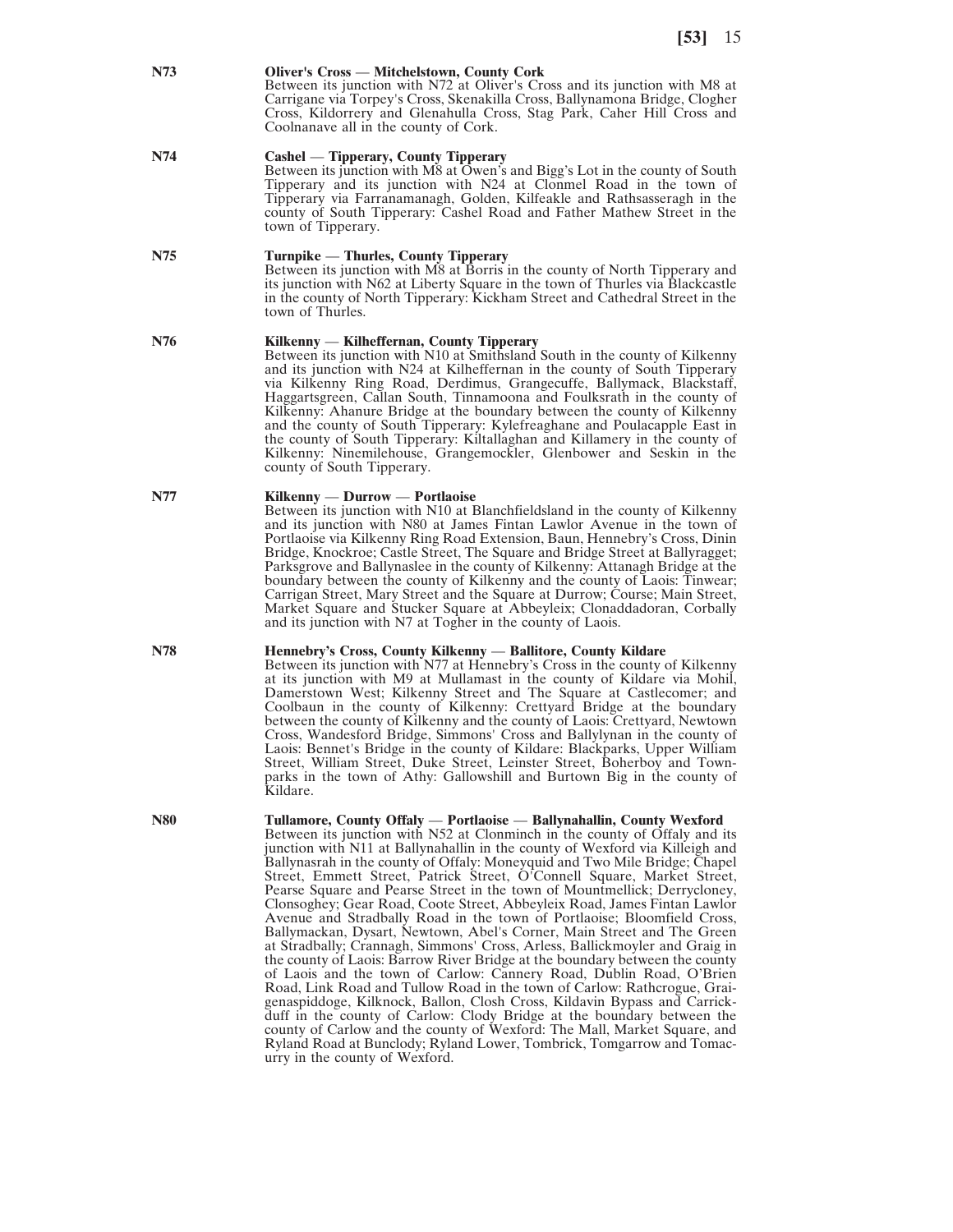#### **N81 Dublin** — **Closh Cross, County Carlow**

Between its junction with M50 at Templeogue in the county of South Dublin and its junction with N80 at Closh Cross in the county of Carlow via Tallaght Bypass, Blessington Road, Jobstown, Gibbons, Corbally, Crooksling and Brittas in the county of South Dublin: Moanaspick, Tinode; Main Street at Blessington; and Burgage More in the county of Wicklow: Glebe East in the county of Kildare: Burgage Moyle and Russborough in the county of Wicklow; Bishopslane and Horsepasstown in the county of Kildare: Poulaphoca Bridge at the boundary between the county of Kildare and the county of Wicklow: Hollywood Lower, Hollywood Cross, Whitestown, Castleruddery; Mill Street and Edward Street at Baltinglass; and Holdenstown Lower in the county of Wicklow: Bough, Rathvilly, Kilmagarvoge; Dublin Road, Church Street, Market Square, Bridge Street and Abbey Street in the town of Tullow; and Castlegrace in the county of Carlow.

## **N83 Tuam, County Galway** — **Ballyhaunis** — **Glentavraun, County Mayo**

Between its junction with N17 at Demesne in the town of Tuam in the county of Galway and its junction with N60 at Devlis in the county of Mayo via Burke Road, Beagh, Ballagh West; High Street, Bridge Street and Church Street at Dunmore; and Lisduff in the county of Galway: Cloonfad in the county of Roscommon: Levallroe and Grallagh in the county of Mayo

and

between its junction with N60 at Bridge Street at Ballyhaunis and its junction with N17 at Glentavraun via Knox Street in the town of Ballyhaunis; Kilmannin, Crossbeg, Tooreen, and Cloonfeaghra all in the county of Mayo.

#### **N84 Galway** — **Castlebar, County Mayo**

Between its junction with N6 at Bothan na dTreabh in the city of Galway and its junction with N60 at Station Road in the town of Castlebar via Headford Road in the city of Galway: Ceathrú an Bhrúnaigh and Castlecreevey; High Street, Main Street and Bridge Street at Headford; Racepark and Doonlaur in the county of Galway: Shrule Bridge at the boundary between the county of Galway and the county of Mayo: Shrule, Kilmaine, Ballytrasna; The Common, Bowgate Street, Main Street (and via Glebe Street and New Street), Bridge Street, High Street and Chapel Road at Ballinrobe; Partrai, Ballyhean and Aghadrinagh in the county of Mayo: and Saleen in the town of Castlebar.

#### **N85 Ennis** — **Ennistimon, County Clare**

Between its junction with N18 at Kilbreckan and its junction with N67 at Oldtown Ennistimon via Ballybeg, Cahircalla Beg, Ballymacaula, Claureen, Fountain Cross, Rushaun, Inagh, Cullenagh; and New Row at Ennistimon all in the county of Clare.

#### **N86 Tralee** — **An Daingean, County Kerry**

Between its junction with N70 at Ballymullen Road in the town of Tralee and its junction with R559 at the Pier at An Daingean via Dan Spring Road, Canal Road, Blennerville Bridge and Blennerville in the town of Tralee: Derrymore, Knockglass More, Camp, Lougher, Anascaul, Ballinclare, Lios Póil; Bóthar an Phoist and Bóthar Fhaoiseamh an Ché at An Daingean in the county of Kerry.

## **N87 Belturbet** — **Swanlinbar, County Cavan** Between its junction with N3 at Kilconny and the boundary between the

county of Cavan and the county of Fermanagh at Clohoge via Lisnamaine, Ballyhugh; Church Street at Ballyconnell; Bawnboy, Derrynacreeve, Gorteen and Swanlinbar all in the county of Cavan.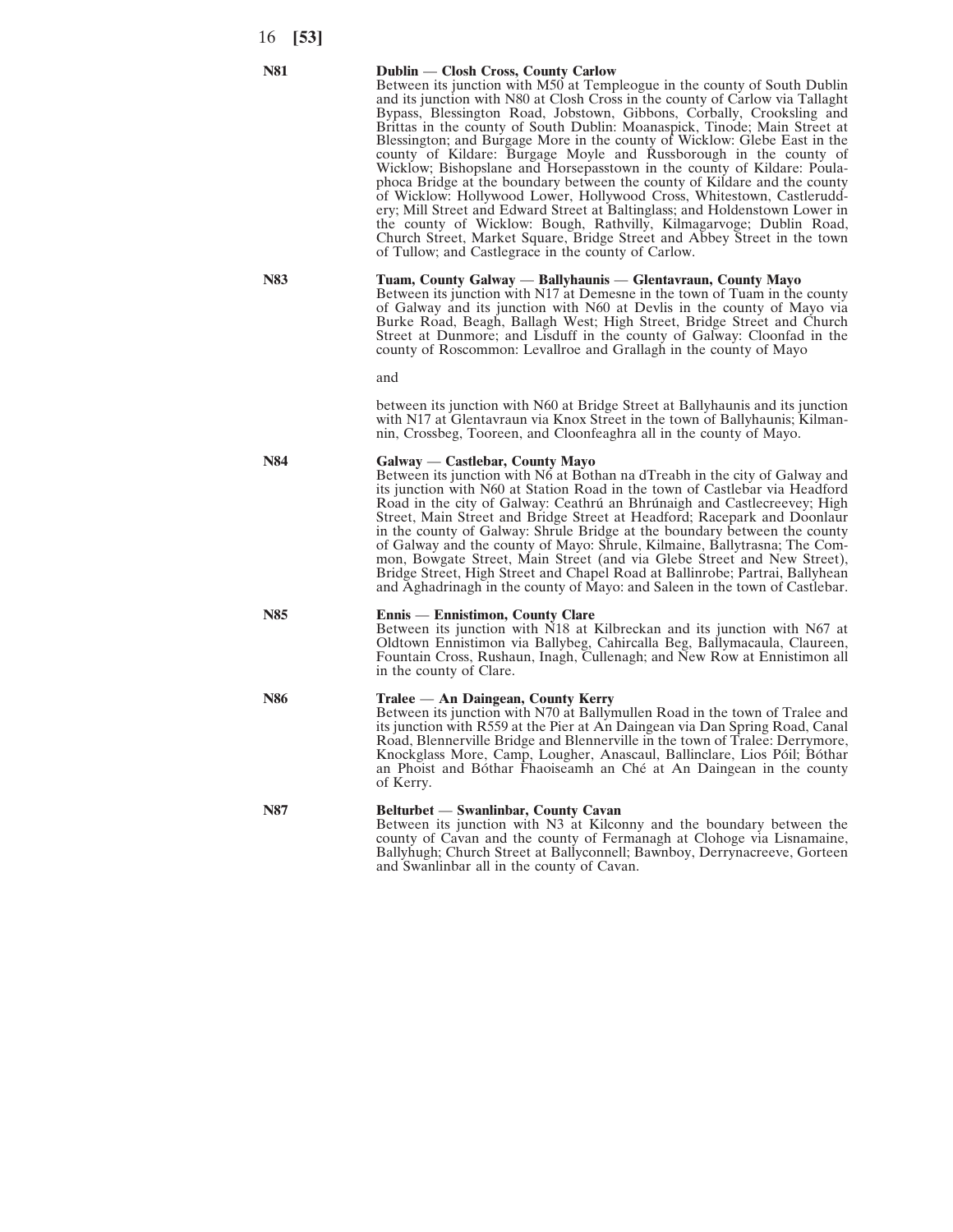# Schedule 3

**Regulation 4**

# ORDERS REVOKED

Roads Act 1993 (Classification of National Roads) Order 2006 (S.I. No. 187 of 2006).



GIVEN under my Official Seal, 23 February 2012.

> LEO VARADKAR, Minister for Transport Tourism and Sport.